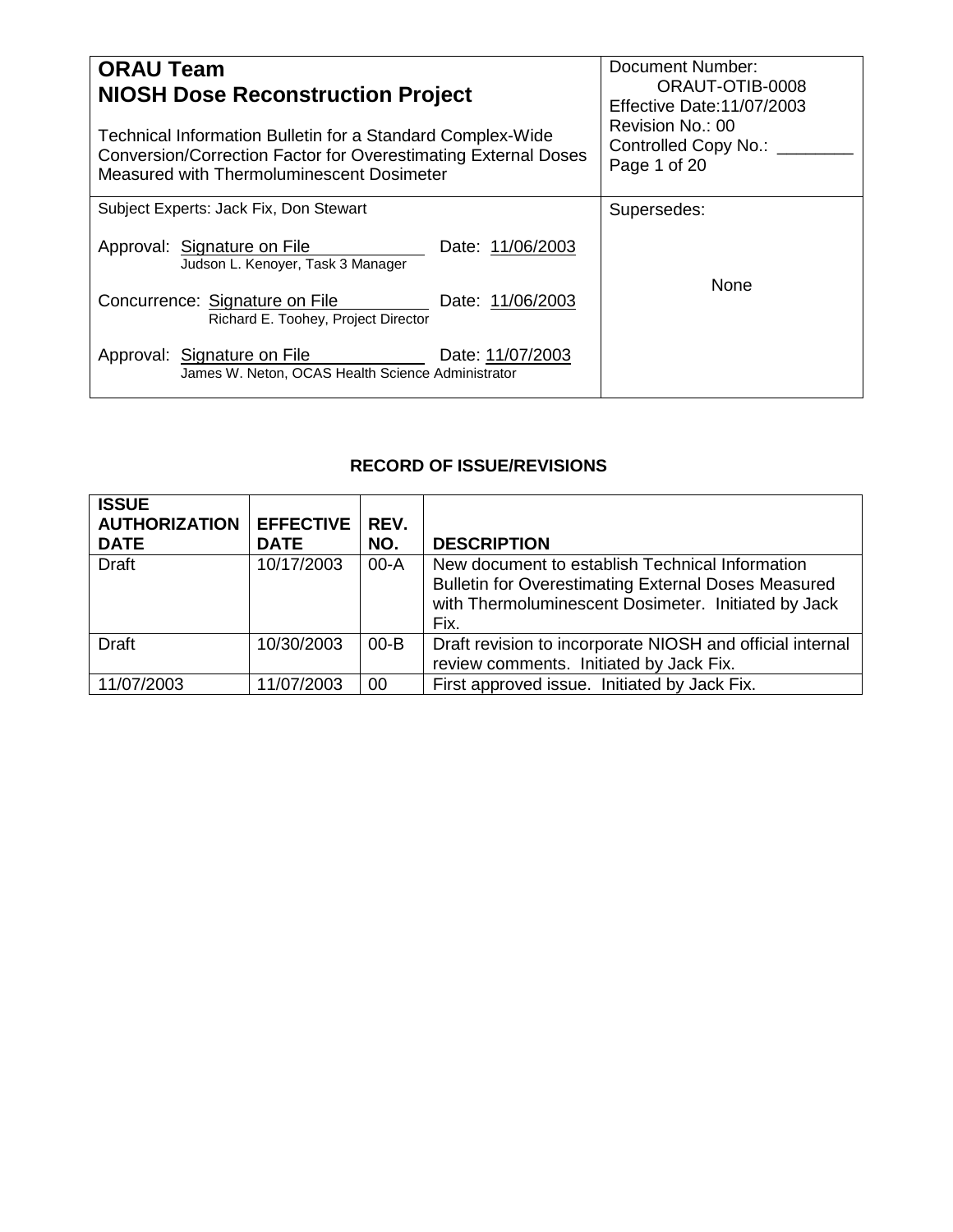## **A Standard Complex-Wide Conversion/Correction Factor for Overestimating External Doses Measured with Thermoluminescent Dosimeters**

### **Foreword**

The Manhattan Engineering District, and, later, the Atomic Energy Commission (AEC) had early responsibility for processing nuclear weapons material. The AEC was superceded in this function (briefly) by the Energy Research and Development Agency (ERDA), then the Department of Energy (DOE). This document presents assumptions for the latter period, when the AEC and DOE were the responsible agencies. For the purposes of this document the term 'DOE' is used as a term of convenience to mean the Department of Energy and its predecessor agencies.

Essentially all DOE sites followed a similar evolution in external dosimetry technology. Early twoelement film dosimeters, followed by multi-element film dosimeter designs, gave way in the 1970's and 1980's to the use of thermoluminescent dosimeters (TLDs) for personnel dose monitoring. Personnel dosimetry programs under the DOE have been accredited under the DOE Laboratory Accreditation Program (DOELAP) since the latter 1980s (DOE 1986). DOELAP-accredited dosimetry programs are considered accurate for purposes of dose reconstruction under the Energy Employees Occupational Illness Compensation Program Act (EEOICPA).

The present document is intended to provide assumptions to apply to a limited set of cases for specific sites only during delimited periods of applicability. Specifically, this technical information bulletin (TIB) presents external radiation dose assumptions that may be applied to dose reconstructions involving cases for which dose estimates may be prepared based solely on recorded deep and/or shallow dose that incorporate dose monitoring information only from years when monitoring was performed with TLDs.

It is possible to formulate reasonable, overestimating complex-wide assumptions for interpreting recorded photon dose due to the high degree of standardization of the DOE's TLD-based dosimetry programs; the methodology described below will generate a reasonable overestimate of external radiation dose for cases that are likely non-compensable. In accordance with the process efficiencies discussed in 42 CFR 82, use of an overestimated dose allows the expeditious processing of likely non-compensable cases.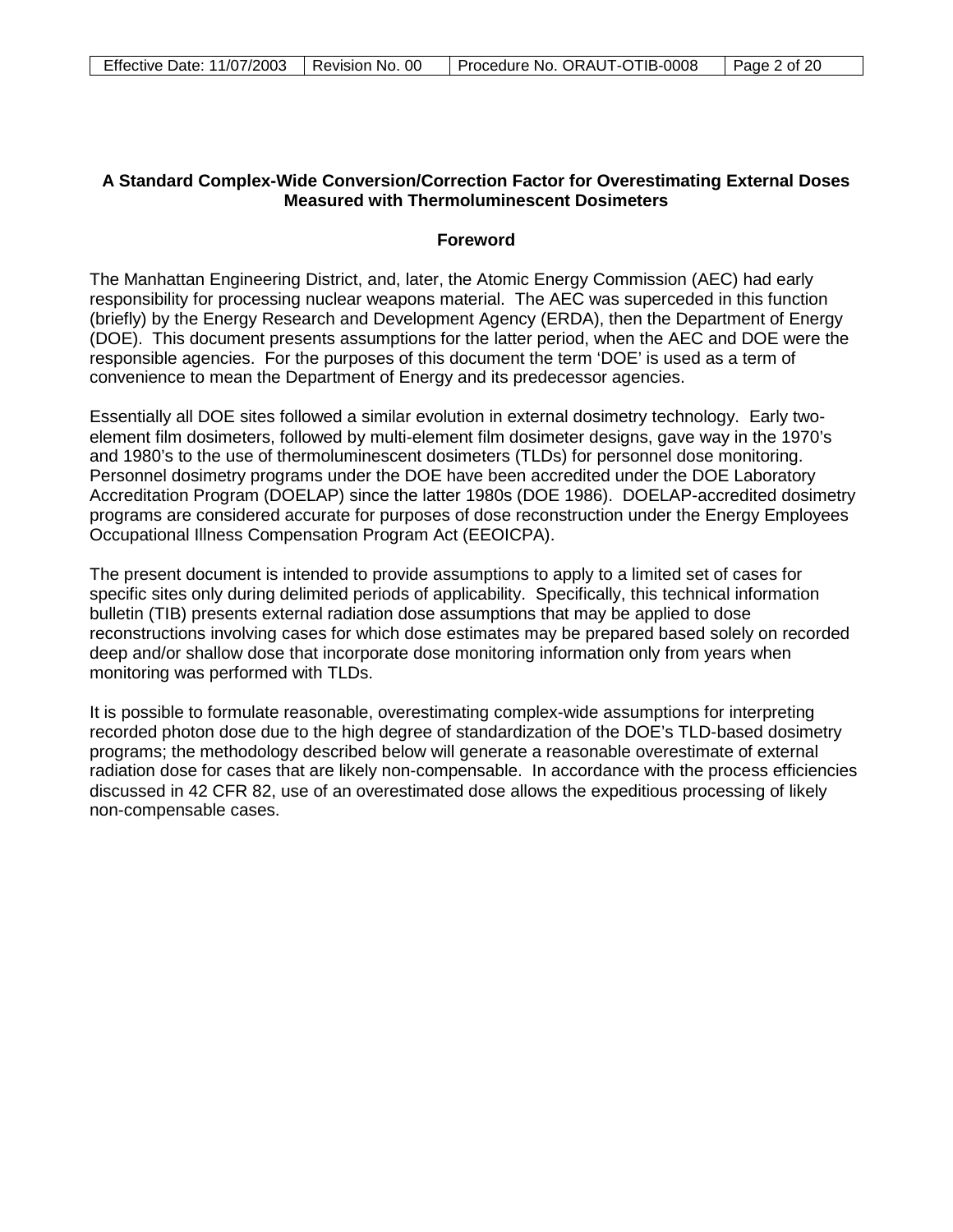## **1.0 Introduction**

The objectives of this document are: 1) to discuss the degree of standardization of DOE thermoluminescent dosimeter (TLD) measurements and 2) to develop a standard correction factor that will overestimate dose. Information in this document examines the performance of TLD dosimeters, application of the standard correction factor to overestimate doses, and to address uncertainties from the following sources.

- Variation in workplace photon radiation fields
- Variation in exposure geometries
- **U** Variation in organ of concern, and the range of values for organ dose conversion factors presented in the National Institute of Occupational Safety and Health's (NIOSH) OCAS-IG-001, 'External Dose Reconstruction Implementation Guideline' (NIOSH 2002).

While accounting for these uncertainties, the method proposed here will take into account similarities among sites complex wide in the following attributes.

- Similar dose response performance by photon energies among the TLDs used
- **Similar minimum detection levels (MDL)**
- A standard exchange frequency

A single conversion/correction factor that takes a large number of programs and features into account must admit a great deal of error into any estimate that it modifies. This error is permissible under this program, so long as the error is in the claimant's favor. Specifically, any error must overestimate rather than reduce the claimant's probability of causation.

For this reason, the conversion/correction factor proposed here overestimates any given claimant's dose. As the intent is to overestimate the dose to take advantage of an efficiency progress, this methodology proposed here is useful only for likely non-compensable claims.

The assumptions here will be inappropriate for certain organs outside the considered range of organ dose conversion factors. For this reason cancers of skin and eye, and cases requiring dose reconstruction to the bone surface are not to be prepared using the claimant-favorable overestimates resulting from this document. These assumptions also exclude assignment of shallow doses, which precludes dose reconstruction for cancers to the skin, testes (unless used as a surrogate for another organ), or breast.

## **2.0 Dosimetry Development and Basis of Comparison**

#### **2.1 Dosimetry Development**

Radiation response characteristics of the dosimetry technology for respective DOE sites are highly similar. The majority of Manhattan Engineering District (MED) sites followed a similar evolution in dosimetry technology from the two-element film dosimeter design developed in 1944 (Pardue et al), the use of multi-element film dosimeter designs and later, all sites implemented thermoluminescent dosimetry methods because of the ease of automation and nearly tissueequivalent radiation response to photon radiation. The judgment in this TIB is that equivalent thermoluminescent dosimetry technology was used for several of the DOE sites evaluated in this analysis as shown in Table 2-1.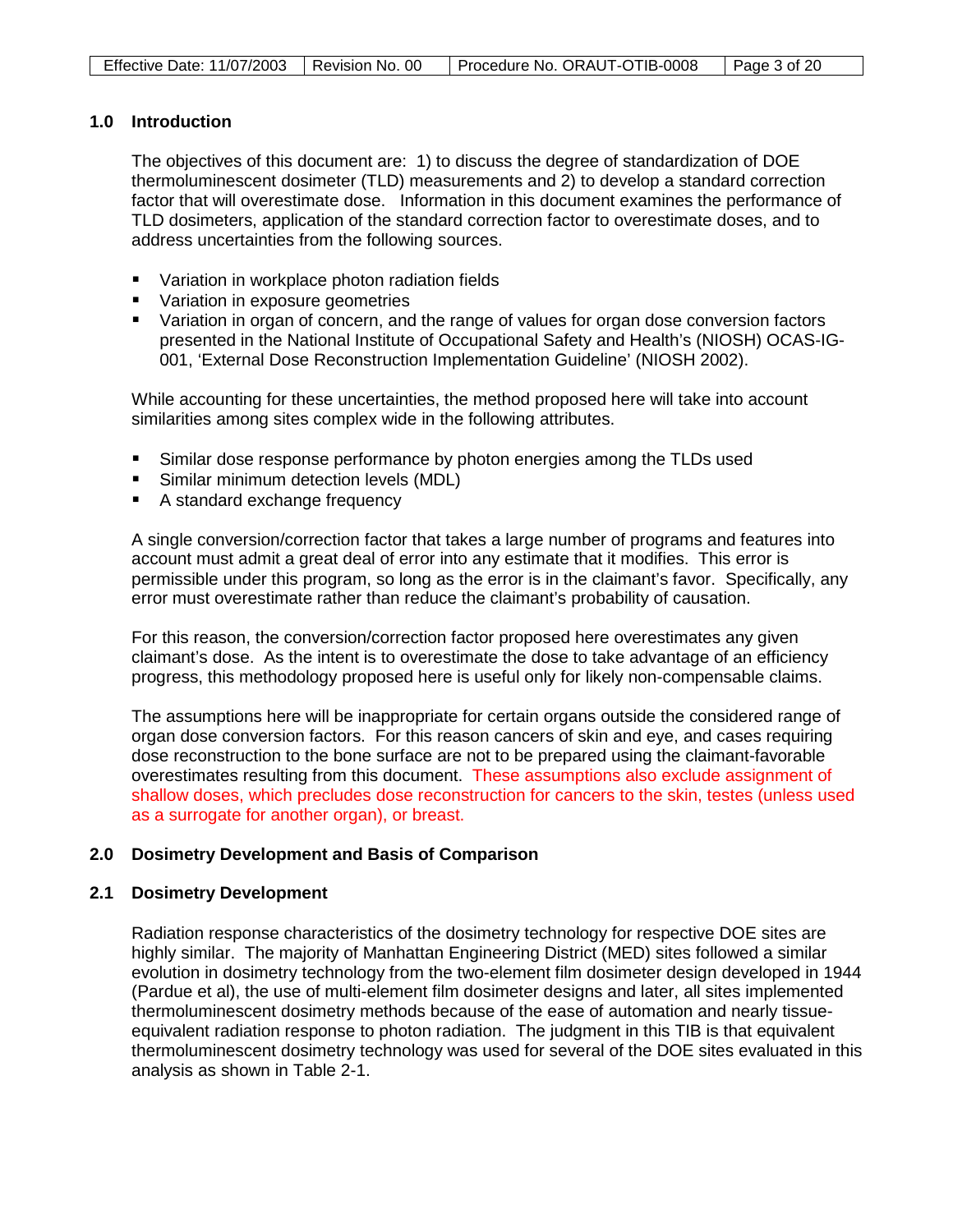|                                                                                  | <b>Thermoluminescent Dosimeter</b><br>Year of First Use |            |
|----------------------------------------------------------------------------------|---------------------------------------------------------|------------|
| <b>Site</b>                                                                      | Site-Specific                                           | Commercial |
| Fernald                                                                          | n.a.                                                    | 1985       |
| Hanford                                                                          | 1972                                                    | 1995       |
| <b>Idaho National Environmental and</b><br><b>Engineering Laboratory (INEEL)</b> | 1966                                                    | 1986       |
| Los Alamos National Laboratory (LANL)                                            | 1978                                                    | 1999       |
| Mound                                                                            | n.a.                                                    | 1978       |
| Oak Ridge National Laboratory (ORNL)                                             | 1976                                                    | 1988       |
| Pantex                                                                           | 1973                                                    | 1980       |
| Rocky Flats Plant (RFP)                                                          | 1969                                                    | 1983       |
| Savannah River Site (SRS)                                                        | 1970                                                    | 1982       |
| $Y-12$                                                                           | 1980                                                    | 1988       |

## **Table 2-1. MED/AEC/DOE Sites with Equivalent Beta/Photon Dosimetry Capabilities**

Classification of equivalency for other sites not listed in Table 2-1 was either not evaluated or could not be done without additional information regarding specific dosimeter design features, etc., as noted in Attachment A.

Later TLD technologies that comply with the DOELAP accreditation are considered to be equivalent to  $H<sub>p</sub>(10)$ . Some doses under earlier TLD programs may require adjustments to ensure that dose is not underestimated. Any correction factor applied will need to be of sufficient magnitude to compensate for or overestimate the uncertainty contribution from the variation of site-specific administrative practices to assign and exchange dosimeters, conduct quality control, calculate and record dose for individual workers, etc., and to account for the variation of radiation fields from site to site.

A survey of dosimetry technology at selected DOE sites was done to evaluate the respective site dosimetry systems used historically to measure dose from beta and photon radiation. The results of this survey are presented in Attachment A.

## **2.2 Basis of Comparison**

Historically, since the initiation of the MED in the early 1940s, various radiation dose concepts and quantities have been used to measure and record occupational dose. A basis of comparison for reconstruction of dose is the *Personal Dose Equivalent*, H<sub>0</sub>(d), where d identifies the depth (in mm) and represents the point of reference for dose in tissue. For weakly penetrating radiation of significance to skin dose,  $d = 0.07$  mm and is noted as  $H<sub>p</sub>(0.07)$ *.* For penetrating radiation of significance to "whole body" dose,  $d = 10$  mm and is noted as  $H_p(10)$ . Both  $H<sub>0</sub>(0.07)$  and  $H<sub>0</sub>(10)$  are the radiation quantities recommended for use as the operational quantity to be recorded for radiological protection purposes by the International Commission on Radiological Units and Measurements (ICRU 1993). In addition,  $H<sub>0</sub>(0.07)$  and Hp(10) are the radiation quantities used in the DOE Laboratory Accreditation Program (DOELAP) used to accredit DOE personnel dosimetry systems since the 1980s (DOE 1986). The International Agency for Research on Cancer (IARC) Three Country Combined Study (Fix et al 1997a) and IARC Collaborative Study (Thierry-Chef et al 2002) selected  $H_p(10)$  as the quantity to assess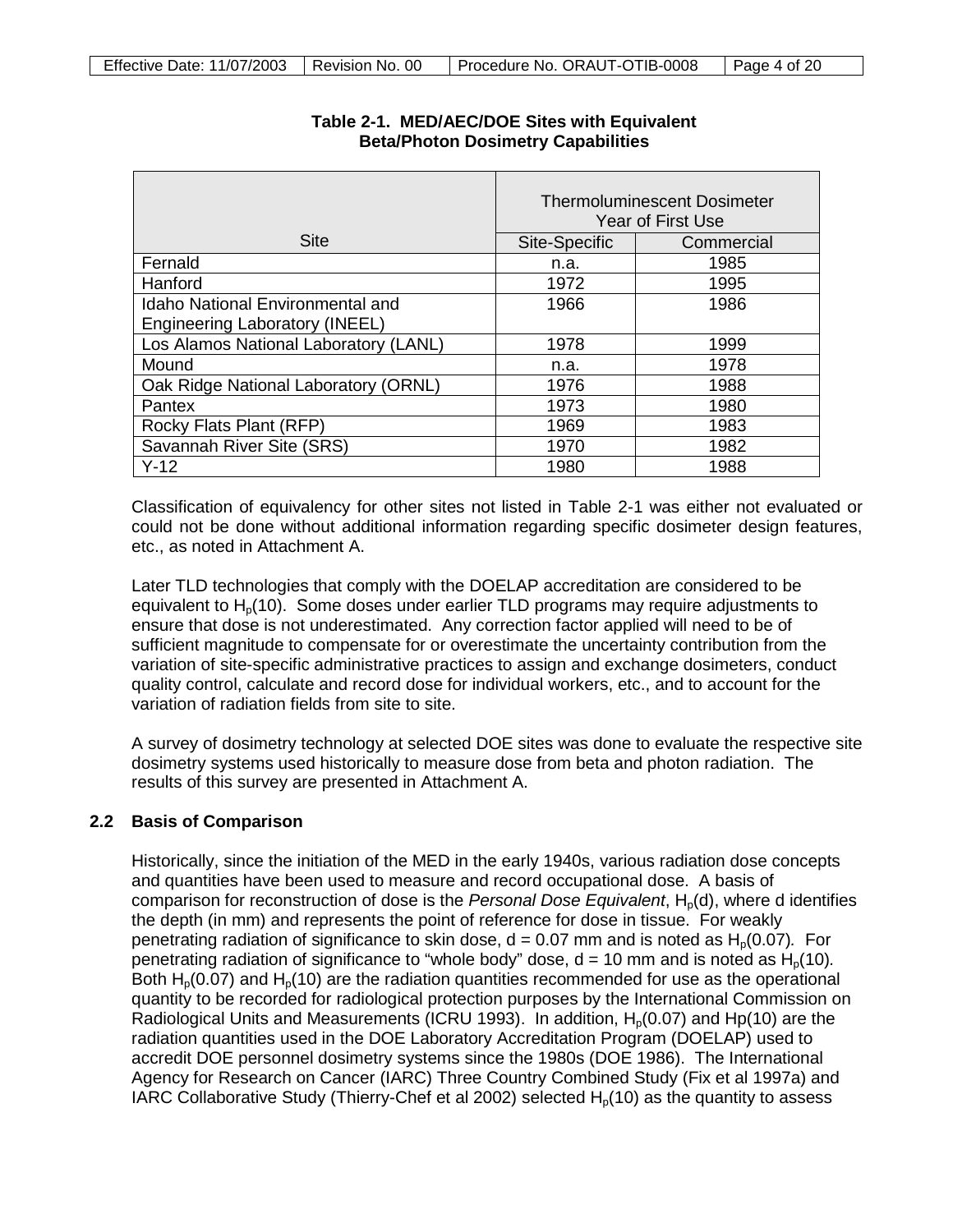error in historical recorded "whole body" dose for workers in the IARC nuclear worker epidemiologic studies.

#### **3.0 Dose Reconstruction Parameters**

Examinations of the beta and photon (x-ray, gamma ray) radiation type, energy and geometry of exposure in the workplace, and the characteristics of the respective dosimeter response, respectively, are relevant to the assessment of bias and uncertainty of the original recorded dose in relation to the radiation quantity  $H<sub>0</sub>(10)$ . The bias and uncertainty for the current DOE dosimetry systems is well documented for  $H_p(0.07)$  and  $H_p(10)$  under the DOELAP. The performance of current dosimeters can be compared with performance characteristics of historical dosimetry systems in the same, or highly similar, facilities or workplaces.

Overall, accuracy and precision of the original recorded individual worker doses and their comparability to be considered in using NIOSH (2002) guidelines depend on (Fix et al 1997b):

- **Dosimetry technology** includes the physical capabilities of the dosimetry system, such as the response to different types and energies of radiation, in particular in mixed radiation fields.
- **Calibration** of the respective monitoring systems and similarity of the methods of calibration to sources of exposure in the workplace.
- **Workplace radiation fields** at each site/facility that may include mixed types of radiation, variations in exposure geometries, environmental conditions.
- **Administrative practices** adopted by each site to calculate and record personnel dose based on technical, administrative, and statutory compliance considerations.

Each of these dependent factors must be evaluated. For cases requiring a detailed dose estimate, these evaluations must be based upon an analysis of site-specific information which is then applied to formulate the best possible dose estimate. For likely non-compensable cases, when a less-detailed, overestimating dose estimate is appropriate, a correction factor that modifies recorded deep dose to incorporate variance across these attributes may be used. Such a generic, overestimating correction/conversion factor is the goal of the present document.

## **3.1 Dosimetry Technology**

The history of implementation of TLD-based external dosimetry programs is shown in Table 3-1 for Hanford, INEEL, ORNL and SRS.

The adequacy of the TLD dosimetry methods in the later days to accurately measure radiation dose is determined from response characteristics of the dosimetry technology according to the radiation type, energy, exposure geometry, etc., as described in later sections. The dosimeter exchange frequency at the respective sites was gradually lengthened, generally corresponding to the time period of the regulatory dose controls (GE 1954).

## **Table 3-1. Chronology of DOE Site Implementation of TLD-Based Personnel Dosimetry Systems**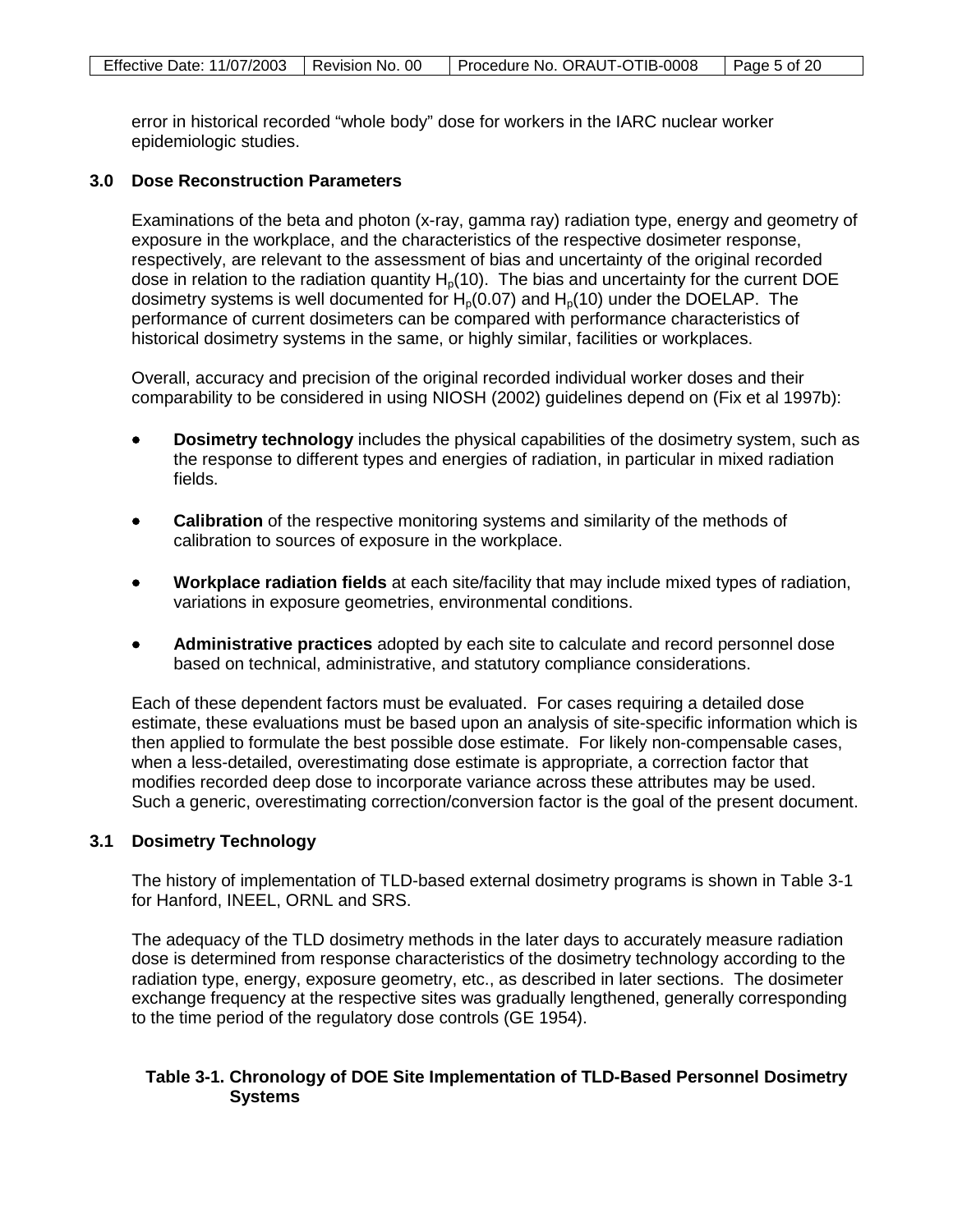|                         |       | <b>Period</b>            |                                        | <b>DOELAP</b>     |
|-------------------------|-------|--------------------------|----------------------------------------|-------------------|
| <b>Facility</b>         | start | end                      | <b>Type</b>                            | <b>Accredited</b> |
|                         |       |                          |                                        |                   |
| Fernald                 | 85    | 92                       | <b>Commercial Panasonic TLD System</b> | 1990              |
| Hanford                 | 72    | 94                       | Hanford TLD System                     | 1988              |
|                         | 95    | $\blacksquare$           | <b>Commercial Harshaw TLD System</b>   |                   |
| Los Alamos National     | 78    | 98                       | <b>LANL TLD System</b>                 | 1987              |
| Laboratory (LANL)       | 99    |                          | <b>Commercial Harshaw TLD System</b>   |                   |
| Mound                   | 78-   |                          | <b>Commercial Harshaw TLD System</b>   |                   |
|                         |       |                          |                                        |                   |
| Nevada Test Site (NTS)  | 79    | 86                       | <b>NTS TLD System</b>                  |                   |
|                         | 87    |                          | <b>Commercial Panasonic TLD System</b> |                   |
| Oak Ridge National      | 75    | 80                       | <b>ORNL TLD System</b>                 | 1989              |
| Laboratory (ORNL)       | 81    | 88                       | <b>UCCND TLD System</b>                |                   |
|                         | 89    |                          | <b>Commercial Harshaw TLD System</b>   |                   |
| Pantex                  |       |                          | <b>Commercial Panasonic TLD System</b> |                   |
| Rocky Flats Plant (RFP) | 69    | 82                       | RFP TLD System                         | 1991              |
|                         | 83    |                          | <b>Commercial Panasonic TLD System</b> |                   |
| Savannah River Site     | 70    | 81                       | <b>SRS TLD System</b><br>1987          |                   |
| (SRS)                   | 81    | $\overline{\phantom{a}}$ | <b>Commercial Panasonic TLD System</b> |                   |
| $Y-12$                  | 80    | 88                       | <b>UCCND TLD System</b><br>1989        |                   |
|                         | 89    |                          | <b>Commercial Harshaw TLD System</b>   |                   |

**3.1.1 Potential Missed Dose**. A consideration in the analysis of this TIB concerns the estimation of missed dose based on OCAS-IG-001 guidance (NIOSH 2002). Table 3-2 summarizes information concerning the estimated maximum potential missed dose for the respective personnel beta/photon dosimeter type, exchange frequency and Minimum Detection Level (MDL) based on selected information from Attachment A. The respective MDLs for current TLD systems are identified in the respective site external dosimetry documentation using the DOELAP laboratory testing protocol (DOE 1986).

<span id="page-5-0"></span> $\overline{\phantom{a}}$  $1$  Year of first successful DOELAP performance testing listed.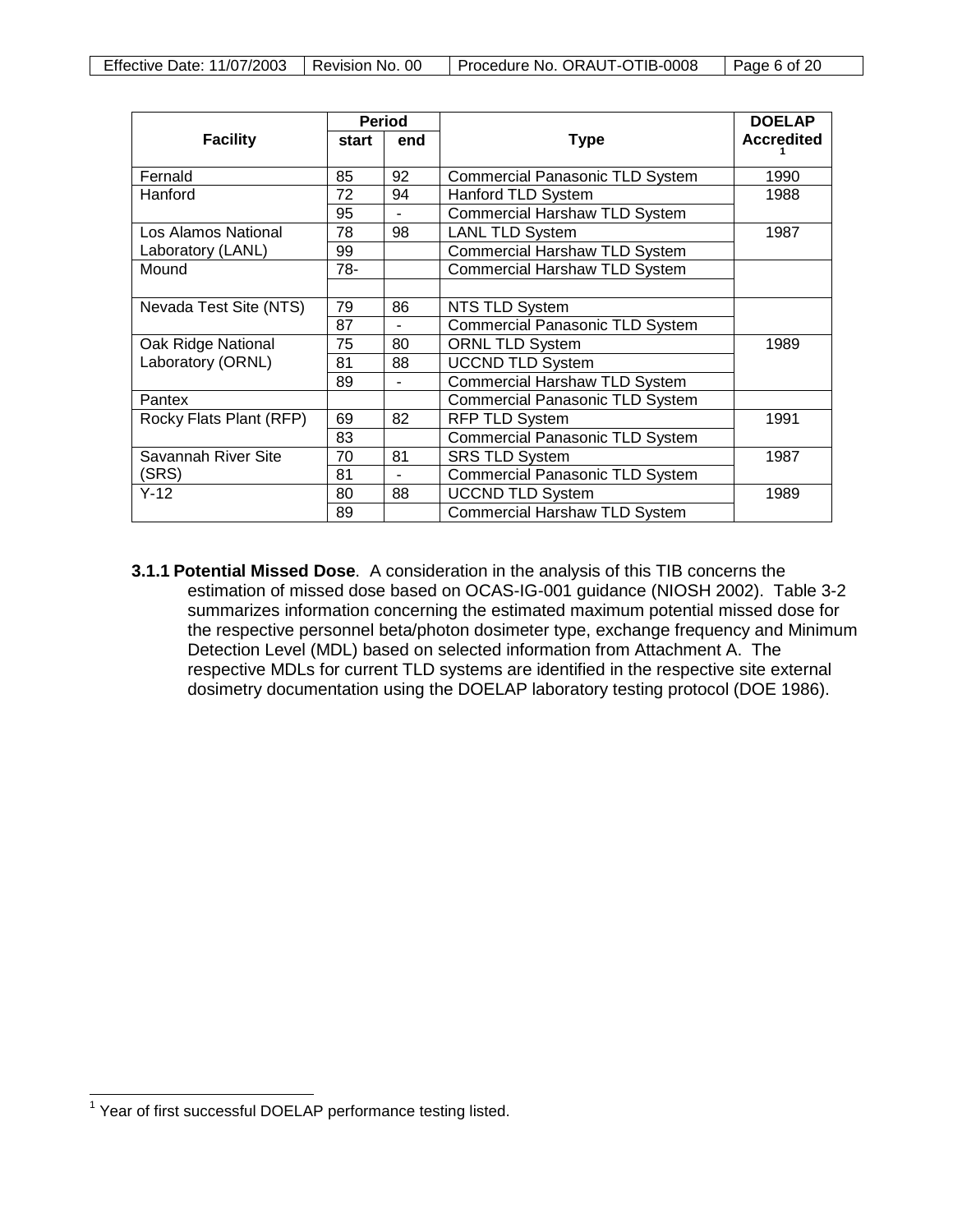| <b>Dosimeter Type</b>  | <b>Exchange</b><br><b>Frequency</b> | Laboratory<br>MDL (rem) $2$ | <b>Max. Annual</b><br><b>Missed Dose</b><br>$(\text{rem})^3$ |
|------------------------|-------------------------------------|-----------------------------|--------------------------------------------------------------|
| Site-specific TLDs     | Monthly $(n=12)$                    | 0.02                        | 0.24                                                         |
|                        | Quarterly (n=4)                     | 0.02                        | 0.08                                                         |
| <b>Commercial TLDs</b> | Monthly $(n=12)$                    | 0.01                        | 0.12                                                         |
|                        | Quarterly (n=4)                     | 0.01                        | 0.04                                                         |

| Table 3-2. Maximum Annual Potential Missed Dose. |  |  |  |
|--------------------------------------------------|--|--|--|
|--------------------------------------------------|--|--|--|

- **3.1.2. Site Specific Thermoluminescent Dosimeter.** The respective DOE sites proceeded to implement thermoluminescent dosimeter (TLD) capabilities. TLD systems replaced the multi-element film dosimeters at essentially all of the respective sites as noted in Attachment A.The TLD systems used at DOE sites had nearly tissue-equivalent response characteristics. This is particularly evident in comparison with earlier film dosimeter response characteristics. Figure 3-1 illustrates the energy dependence of the lithium fluoride (i.e., Harshaw) and lithium borate (i.e., Panasonic) based thermoluminescent dosimeters in comparison with  $H<sub>0</sub>(10)$ . This is representative of the response characteristics for the TLD systems presented in Attachment A.
- **3.1.3 Commercial TLD.** As noted in Attachment A, the respective DOE sites proceeded to implement commercial dosimetry systems that were generally highly comparable in performance with the site-specific TLD systems and with each other. The respective DOE site-specific and commercial TLD systems became accredited under DOELAP beginning in the latter 1980s. These systems have been routinely reaccredited during subsequent, typically two-year, accreditation cycles.



**Figure 3-1.** Photon Energy Dependence in comparison with H<sub>p</sub>(10) (adopted from Becker 1973).

 $\overline{a}$ 

 $2^{2}$  Estimated MDLs based on site practice. Dose values are often recorded at levels less-than the MDL.

<span id="page-6-1"></span><span id="page-6-0"></span><sup>3</sup> Maximum annual missed dose (OCAS-IG-001)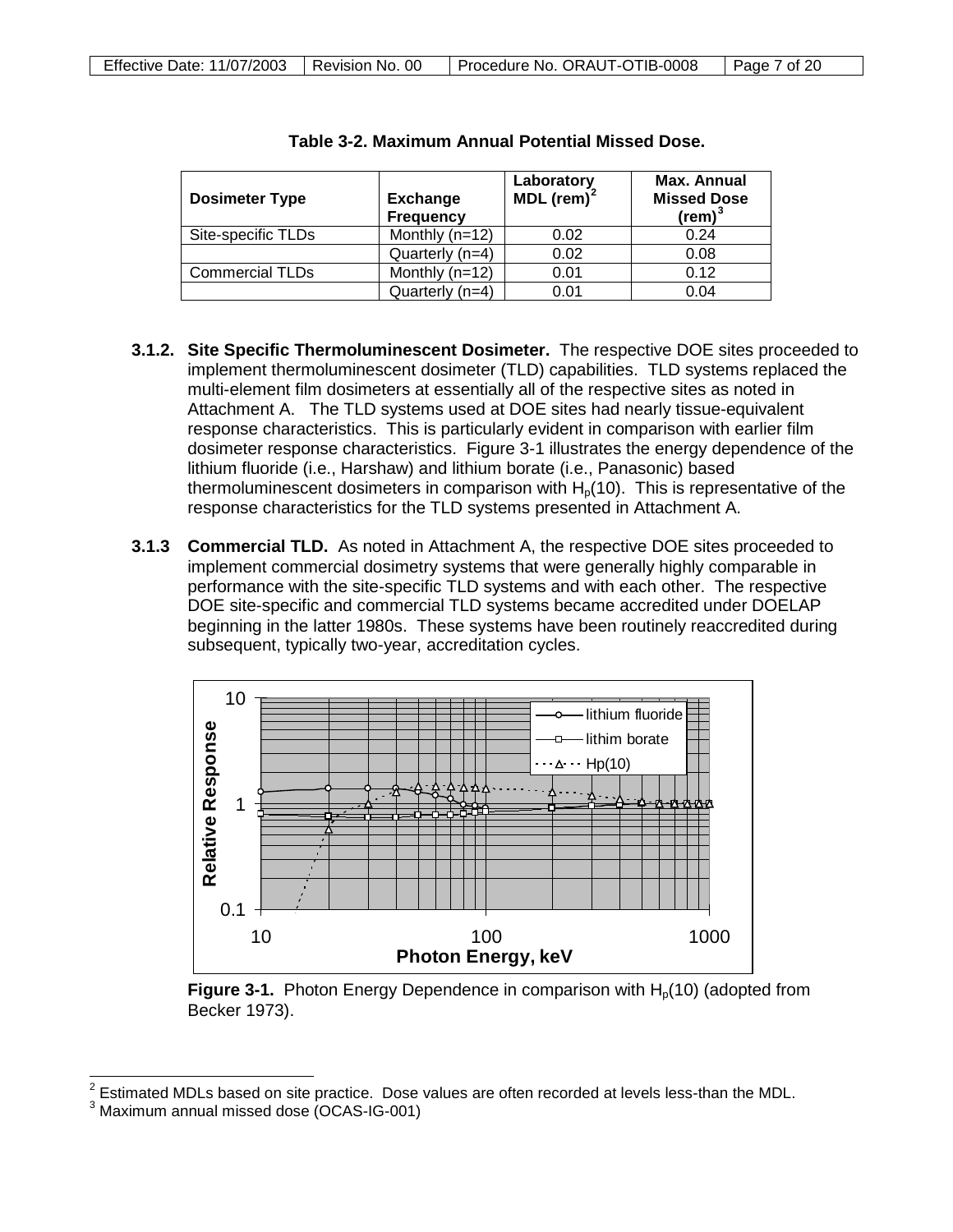## **3.2 Calibration**

The international adoption of the Roentgen as a measure of the radiation quantity *Exposure* in 1928 provided a means to compare national standards laboratory capabilities to measure *Exposure* from photon radiation and a means to standardize a dosimeter response to beta radiation (i.e., in reference to the response from radium or x-rays)*.* Agreement between the standard chambers of several national laboratories to selected photon beams within ±1% was established in 1931 (Hine and Brownell 1956). MED site calibration capabilities were based on the national standards laboratories and these site capabilities were used to calibrate dosimetry systems, in the beginning, with  $^{226}$ Ra gamma radiation. As such, the basic calibration of the respective DOE dosimetry systems to the higher energy photons represented by  $^{226}$ Ra is likely quite good. Parker (1945) demonstrated the basic capability for the Metallurgical Laboratory, ORNL and Hanford sites to calibrate their dosimetry systems to 226Ra and this is indicative of the basic capability for sites to calibrate their dosimetry systems to higher energy photon radiation.

The potential error in recorded dose is dependent not only on the higher energy photon response of the dosimetry technology but also on response characteristics to each radiation type, energy, and geometry that is represented in the workplace. The similarity between the radiation fields used for calibration and that present in the workplace is a significant issue. The potential error is much greater for dosimeters with significant variations in response such as for the film dosimeter response to low energy photon radiation. DOE sites required significant effort to assure adequate capabilities. An example of a calibration protocol is presented for Hanford as follows:

Hanford dosimeters were originally calibrated using  $^{226}$ Ra gamma, Uranium beta, and 80 keV x-rays (HEW 1946). The uranium calibration data was used to routinely evaluate the nonpenetrating dose from the open window response of Hanford dosimeters beginning in 1950 (Wilson 1987). Routine irradiation in-air (i.e., no phantom) of calibration film was done for each batch of film. This included ten exposure levels from 100 to 30,000 mR to  $^{226}$ Ra gamma radiation, seven exposure levels from 100 to 5,000 mrads to Uranium beta radiation and 100 to 1,000 mR from 80 keV x-ray radiation (HEW 1946). Calibration films were processed with all personnel dosimeters. In the early 1950s, Hanford k-fluorescent x-ray capabilities were used to develop dosimeter response characteristics for the lower energy photon fields in plutonium facilities (Wilson 1987; Fix et al 1994, 1982, 1981; Wilson et al 1990) describe technical characteristics of Hanford recorded dose to the Hp(10) dose based on studies made for Hanford's participate in the DOELAP performance testing formally required in the latter 1980s (DOE 1986). Fix et al (1982) concluded that a ten percent decrease would result in routine Hanford dose results with the on-phantom calibrations for  $137$ Cs photon radiation. This effect is partially compensated by the 3% increase in the calculated dose resulting from use of the <sup>137</sup>Cs dose to exposure conversion factor (Fix et al 1982: Study 2).

## **3.3 Dosimeter Performance Studies**

Historically, intercomparison studies of dosimeter capabilities using laboratory and workplace irradiations were often done. Several of the earlier intercomparison studies involving the Hanford dosimeters in laboratory and workplace exposures are summarized in Wilson et al (1990, Table 3-4 summarizes the results for Hanford TLDs). In addition, many sites use extensive internal control (i.e., blank or background and irradiated), calibration and audit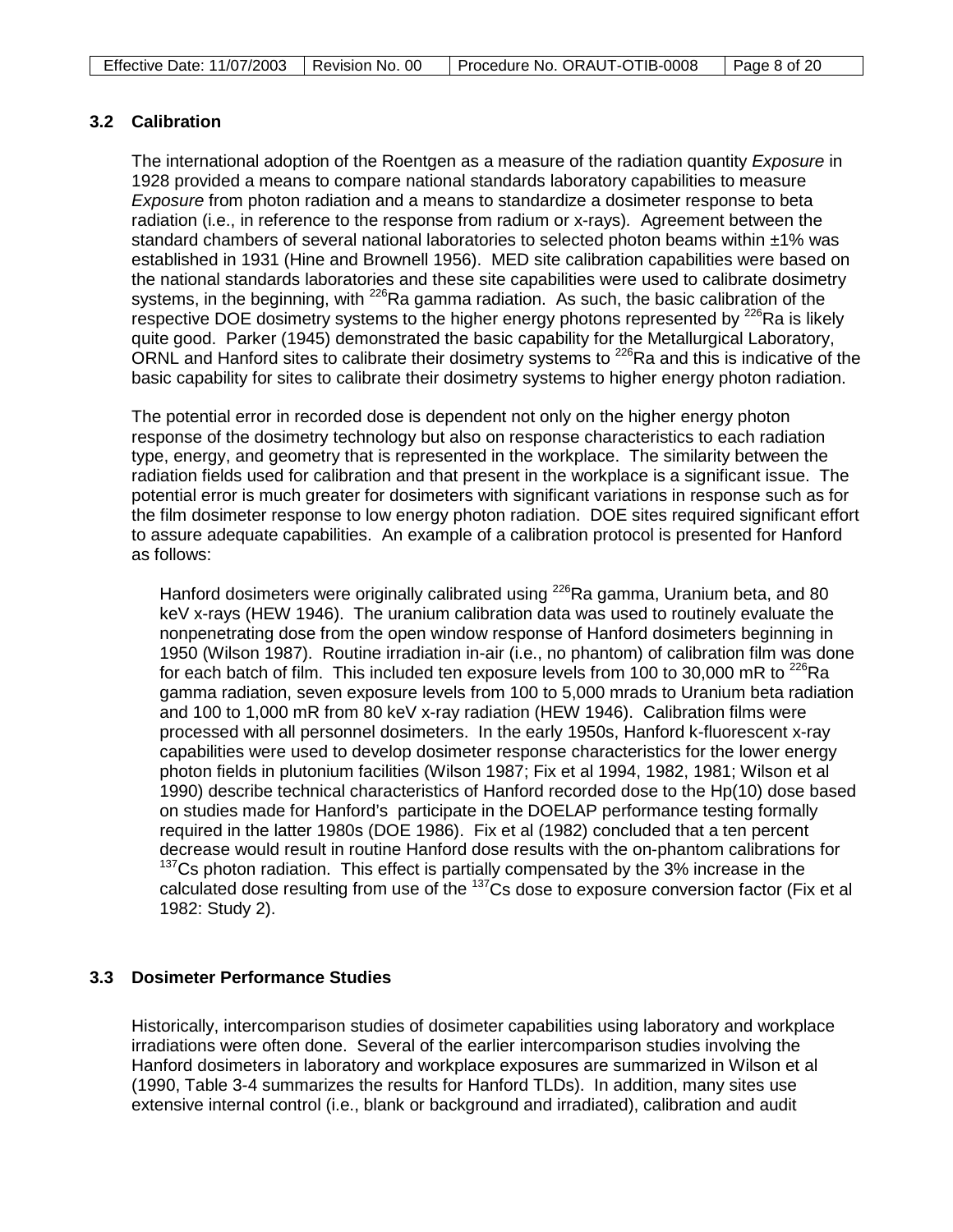dosimeters that were processed with the personnel dosimeters. The results of these dosimeters were routinely used to assess the acceptability of overall performance. In addition, several sites routinely evaluated PIC and dosimeter estimated dose, and where there were inconsistencies to conduct a written evaluation.

In recent years, further studies of early dosimeter performance compared to Hp(10) have been made because of its use in worker health effect studies. The International Agency for Research on Cancer (IARC) conducted a dosimeter intercomparison study to higher-energy (i.e., >100 keV) photons of ten commonly used historical dosimetry systems used throughout the world (Thierry-chef et al 2002). The IARC Study considered that exposure to dosimeters worn by workers could be characterized as anterior-posterior, rotational and isotropic irradiation geometries, or as a combination thereof. Dosimeter response to selected photon energies was measured using two phantoms. These phantoms were used to simulate the effect of the worker's body on the measured dosimeter response. The first phantom was the ISO (International Standards Organization) water-filled slab phantom, which is used for dosimeter calibration and performance testing. The second phantom was an anthropomorphic Alderson Rando Phantom. This phantom is constructed from a natural human skeleton cast inside material that has a tissue equivalent response. Table 3-3 shows results for the DOE Savannah River Site (SRS) commercial thermoluminescent dosimeter and this is expected to be representative of other DOE TLD systems. Table 3-4 summarizes results for the Hanford TLD system during 1972-83 and 1984-1994 based on information in Fix et al (1994).

|                  |                                                              | <b>118 keV</b> |      | <b>208 keV</b> |      | <b>662 keV</b> |      |
|------------------|--------------------------------------------------------------|----------------|------|----------------|------|----------------|------|
| <b>Geometry</b>  | Phantom                                                      | Mean           | SD/  | Mean           | SD/  | Mean           | SD/  |
|                  |                                                              |                | Mean |                | Mean |                | Mean |
|                  | <b>US-22 (SRS Multi-Element Thermoluminescent Dosimeter)</b> |                |      |                |      |                |      |
| $A - P$          | Slab                                                         | 0.9            | 4.4  | 0.9            | 3.9  | 0.9            | 3.5  |
| $A - P$          | Anthropomorphic                                              | 0.8            | 3.1  | 0.9            | 2.1  | 0.9            | 3.9  |
| Rotational       | Anthropomorphic                                              | 1.1            | 3.1  | 1.2            | 1.5  | 1.0            | 4.1  |
| <b>Isotropic</b> | Anthropomorphic                                              | 0.9            | 0.3  | 1.0            | 2.5  | 0.9            | 1.6  |

| Table 3-3. IARC Testing Results for US beta/photon Dosimeters. <sup>4</sup> |  |  |  |
|-----------------------------------------------------------------------------|--|--|--|
|-----------------------------------------------------------------------------|--|--|--|

## **Table 3-4. Testing Results for TLD Dosimeters for Energy and Angular Response. 4[,5](#page-8-1)**

| <b>Beam Energy</b> | 1972-83   |                   |           | 1984-94           |
|--------------------|-----------|-------------------|-----------|-------------------|
| (keV)              | AP        | <b>Rotational</b> | AΡ        | <b>Rotational</b> |
| 70 (M150 X-ray)    | 1.05(1.3) | 1.17(1.5)         | 0.95(1.3) | 1.06(1.5)         |
| 120 (H150 X-ray)   | 0.96(1.2) | 1.14(1.3)         | 0.87(1.2) | (1.3)<br>1.03     |
| 662 $(^{137}Cs)$   | .1(1.2)   | 1.22(1.3)         | 1.0(1.2)  | (1.3)             |

## **4.0 Site-Specific Information**

Site-specific information is necessary to develop detailed dose estimates. This is done to evaluate the performance of the dosimetry technology in the actual workplace radiation fields and the site-specific administrative practices regarding use of the dosimeters and practices.

<span id="page-8-0"></span> $4$  Ratio of recorded dose to  $H<sub>0</sub>(10)$ 

<span id="page-8-1"></span> $5$  Fix et al, 1994, TLD data only presented. Bias factor shown with estimated 95% uncertainty factor in parenthesis. Summary data for M150 calculated in the same manner as presented in Fix et al for H150 and <sup>137</sup>Cs with an increased 95% uncertainty factor as shown in the Table..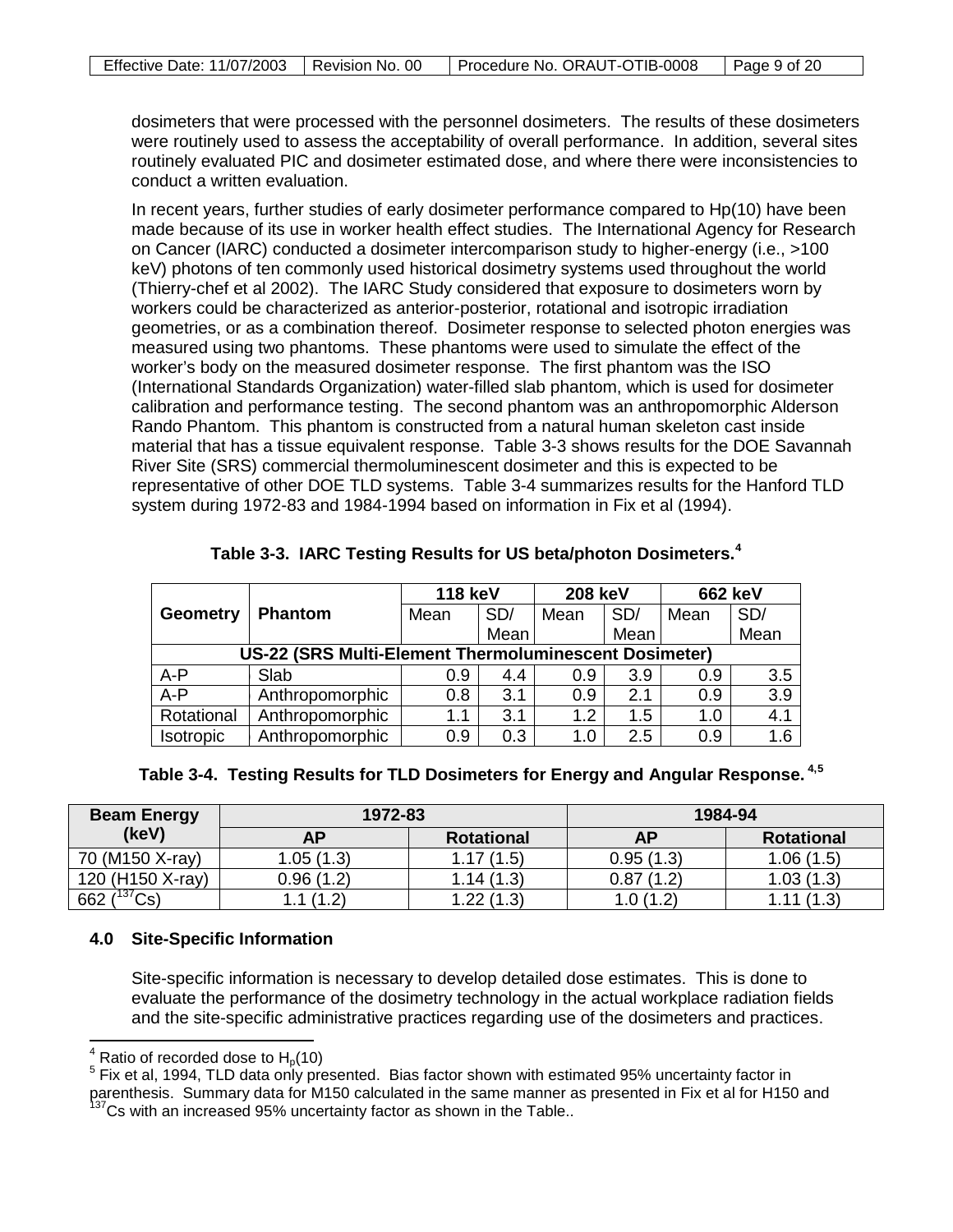This establishes a basis to calculate and record occupational dose for individual workers. For likely non-compensable cases, however, a standard correction factor may be applied that overestimates dose to account for site-specific variations. Such a complex-wide correction factor is developed in section 5.0, below.

### **4.1 Workplace Radiation Fields**

Common beta/photon personnel dosimeter parameters important to  $H<sub>0</sub>(10)$  performance in the workplace are summarized in Table 4-1. Based on the energy response characteristics, DOE thermoluminescent dosimeters are expected to reasonably measure the  $H<sub>0</sub>(10)$  dose under workplace radiation fields for long-term workers with many dosimeter results since this tends to average the dosimeter response for extremes in workplace exposure geometries and radiation fields. Adjustments to dose measured by TLDs is not recommended with the exception that the biases presented in Table 4-1 are of sufficient concern to utilize a standard correction/conversion factor, for claimant favorable dose assignment, discussed in Section 5.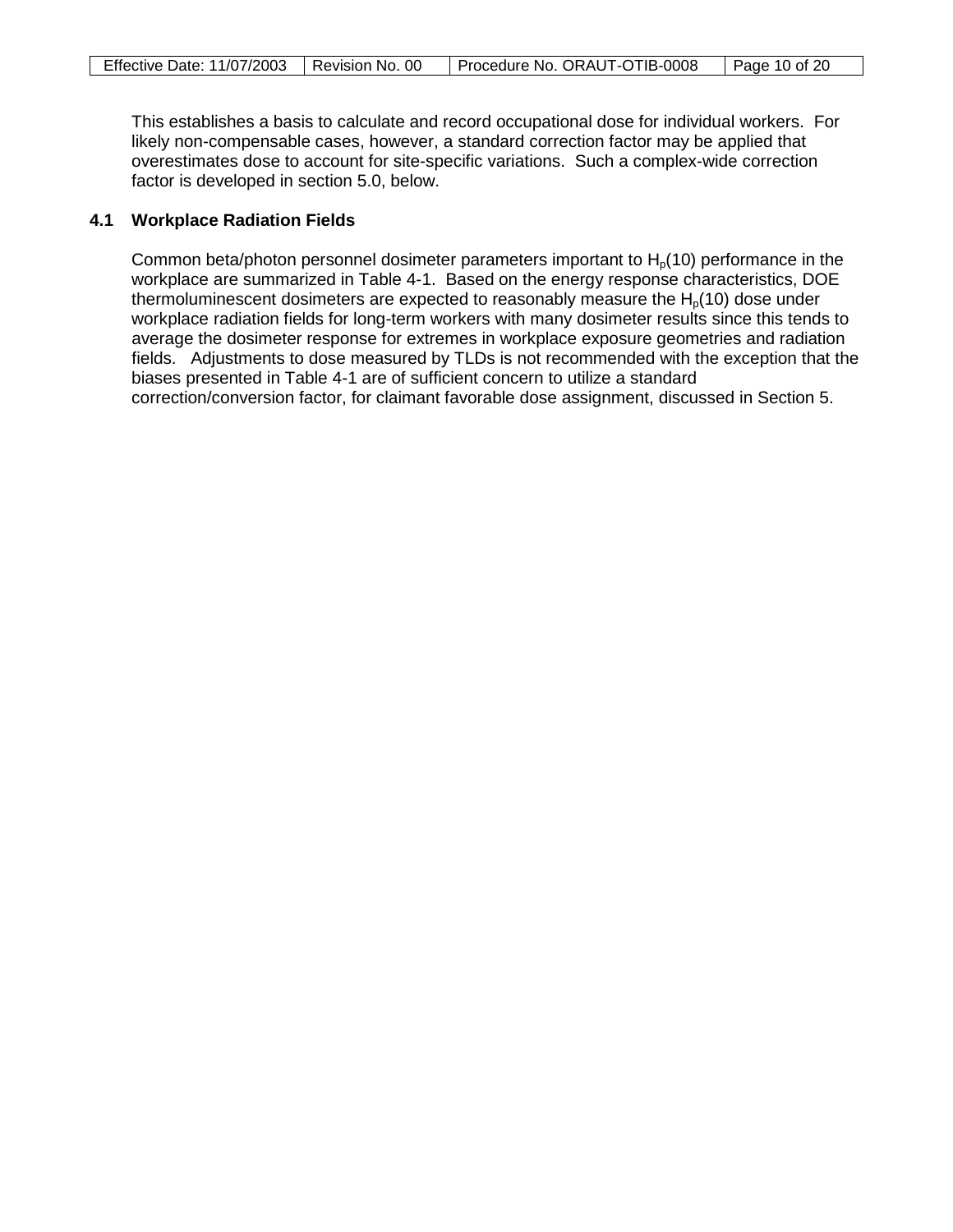**Table 4-1. Common Workplace Photon Dosimeter H<sub>o</sub>(10) Performance<sup>[6](#page-10-0)</sup>** 

| <b>Parameter</b>                | <b>Description</b>                                                                                         | Workplace Bias <sup>7</sup>                                                                                                                                                                                                                                                                            |
|---------------------------------|------------------------------------------------------------------------------------------------------------|--------------------------------------------------------------------------------------------------------------------------------------------------------------------------------------------------------------------------------------------------------------------------------------------------------|
| Exposure<br>Geometry            | Dosimeter systems<br>commonly calibrated<br>using anterior-<br>posterior (A-P)<br>laboratory irradiations. | Recorded dose of record likely too low since<br>dosimeter response is often lower at angles<br>other than A-P in comparison with Hp(10) for<br>an A-P exposure geometry for the common<br>practice to use A-P dosimeter calibrations.<br>Effect is highly dependent upon radiation type<br>and energy. |
| Missed Dose                     | Doses less than<br><b>Minimum Detection</b><br>Level recorded as<br>zero dose.                             | Recorded dose of record likely too low.                                                                                                                                                                                                                                                                |
| Environmental<br><b>Effects</b> | Workplace heat,<br>humidity, etc., fades<br>dosimeter signal.                                              | Recorded dose of record likely too low.                                                                                                                                                                                                                                                                |

### **5.0 Complex-Wide Standard Overestimating Correction/Conversion Factor**

## **5.1 Correction/Conversion Factor**

A standard conversion factor is promulgated here that, with a single value, increases the assigned dose to claimants with the objective to over-estimate the actual Hp(10) dose. The use of this factor is intended to assure claimant favorable assigned dose for potential site-specific exposure conditions and calibration practices that, without correction, may have resulted in an underestimated dose. A uniform procedure for applying missed dose is proposed that is realistic and efficient for examining pertinent claims.

Site-specific attributes correction factor: The simplest possible way to approach these cases involves a single standard correction/conversion factor that overestimates the variance among sites to provide a for doses measured with TLDs. This factor will take into account, and overestimate, corrections that may be required to convert the dose as measured from site to site to a standard value of Hp(10). Some values of factors that would correct for variations in calibration and site-specific workplace conditions are listed in the table below, developed from the foregoing.

 $\ddot{\phantom{a}}$ 

<span id="page-10-0"></span> $^6$  Judgment based on common dosimeter response characteristics and workplace radiation fields.<br><sup>7</sup> Recorded dose compared to Hp(10).

<span id="page-10-1"></span>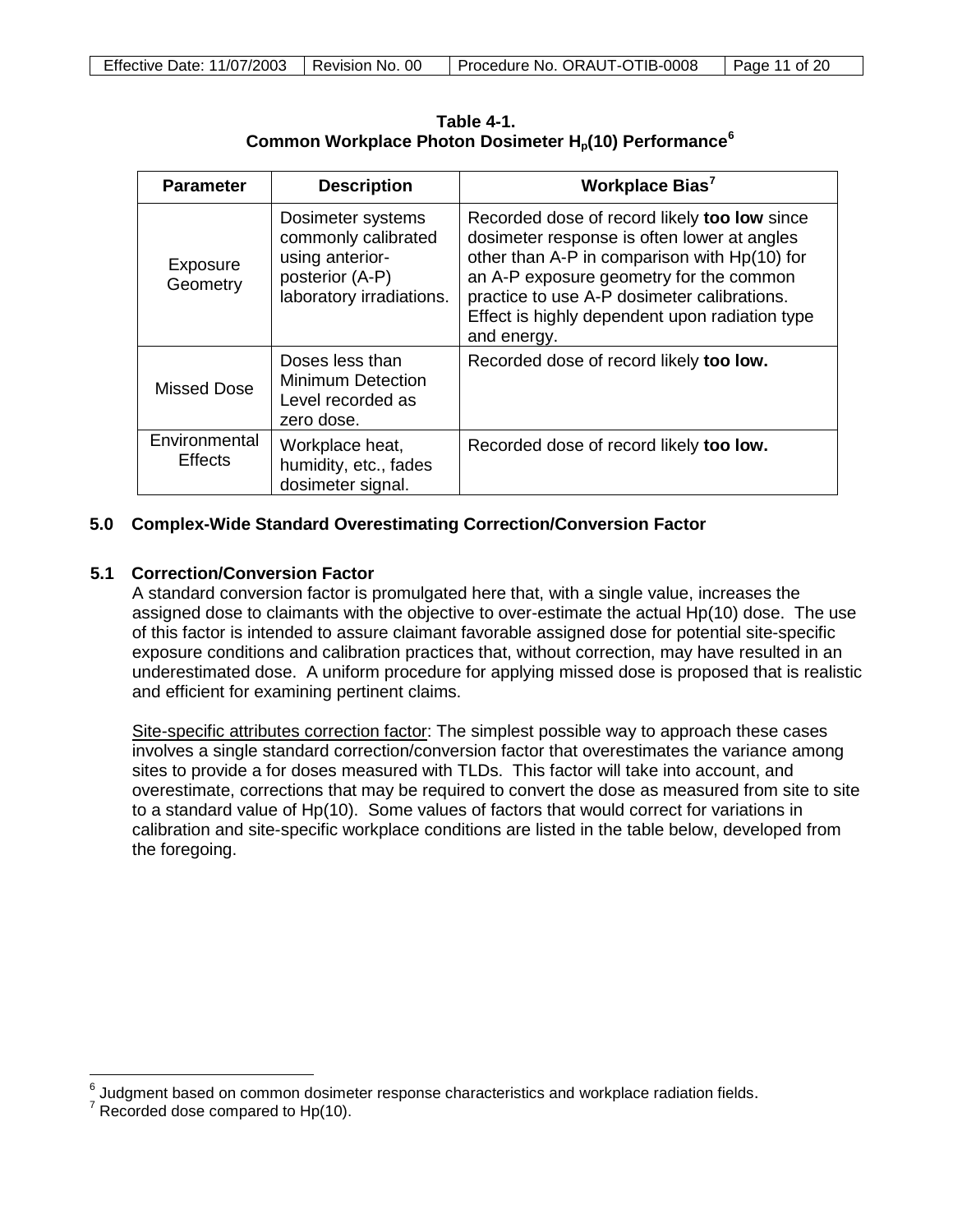|             |                  |      | Ratio of Reported Dose to Given    |     |      |
|-------------|------------------|------|------------------------------------|-----|------|
| Irradiation | Geometry/Phantom |      | Hp(10) by Photon Energy in $keV^8$ |     |      |
|             |                  | 70   | 118 <sup>9</sup>                   | 208 | 662  |
|             |                  |      | $120^{10}$                         |     |      |
| $A - P$     | Slab             |      | 1.1                                | 1.1 | 1.1  |
| A-P, 72-83  | Anthropomorphic  | 1.05 | 0.96                               |     | 1.1  |
| A-P, 84-94  | Anthropomorphic  | 0.95 | 0.87                               |     | 1.0  |
| Rotational  | Anthropomorphic  |      | 1.1                                | 1.2 | 1.0  |
| Rot, 72-83  | Anthropomorphic  | 1.17 | 1.14                               |     | 1.22 |
| Rot, 84-94  | Anthropomorphic  | 1.06 | 1.03                               |     | 1.11 |
| Isotropic   | Anthropomorphic  |      | 0.9                                | 1.0 | 0.9  |
| Average     |                  | 1.06 | 1.01                               | 1.1 | 1.06 |

| Table 5-1. Consolidated Results for Geometry and Calibration Method |
|---------------------------------------------------------------------|
| (from Tables $3-3$ and $3-4$ )                                      |

As can be seen, correction of each of these values would require application of factors with a value over the range of 0.87 to 1.22. The highest 95% uncertainty factors presented in Fix et al (1994) were 1.3, or for the range in reported dose for the beams greater than 100 keV examined compared to Hp(10) of 0.7 (0.87/1.3) to 1.6 (1.22  $*$  1.3). There is interest in lower photon energies and Fix et al show measurements for a 70 keV filtered x-ray beam. This information was used with an increased 95% uncertainty factor of 1.5 as shown in Table 3-1. This increases the range, in comparison to Hp(10) from 0.58 (0.87/1.5) to 1.83 (1.22 \* 1.5).

Standard overestimating organ dose conversion factor: The second source of variation in the organ dose assigned based on the recorded deep dose value for TLDs is the individual organ dose conversion factor. The values of the maximum photon  $H<sub>0</sub>(10)$ -to-organ dose conversion factor (DCF<sub>max</sub>), listed in the External Dose Reconstruction Implementation Guide (NIOSH 2002)), were evaluated across the three energy ranges for all organs excluding the eye, skin, testes, breast, and bone surface. The value of the maximum DCF varies from a low of 0.154 to a maximum of 1.066 (for photons of energies > 250 keV to the thyroid). A value of 1.100, rounded for simplicity, captures the few values greater than unity while overestimating the organ dose relative to the majority of the listed DCFs.

Standard Overestimating Correction/Conversion Factor: multiplying the two proposed factors above results in a standard combined correction and conversion factor of 2.01 for the 95% uncertainty, or to account for greater than 95% uncertainty and simplicity, a factor of 2.00. This single value can be applied to all deep doses reported by DOE sites to arrive at a claimantfavorable estimate of the dose to any organ excluding the eye, skin and bone surface. Additional doses from reported shallow dose would need to be evaluated separately, as applicable, depending on the organ of interest.

 $\overline{a}$  $\frac{8}{3}$  Values have been modified from response ratios (in parentheses) to multiplicative correction factors.

<span id="page-11-2"></span><span id="page-11-1"></span><span id="page-11-0"></span><sup>9</sup> IARC, (Thierry-Chef, 2002)<br><sup>10</sup> Wilson, et al., 1990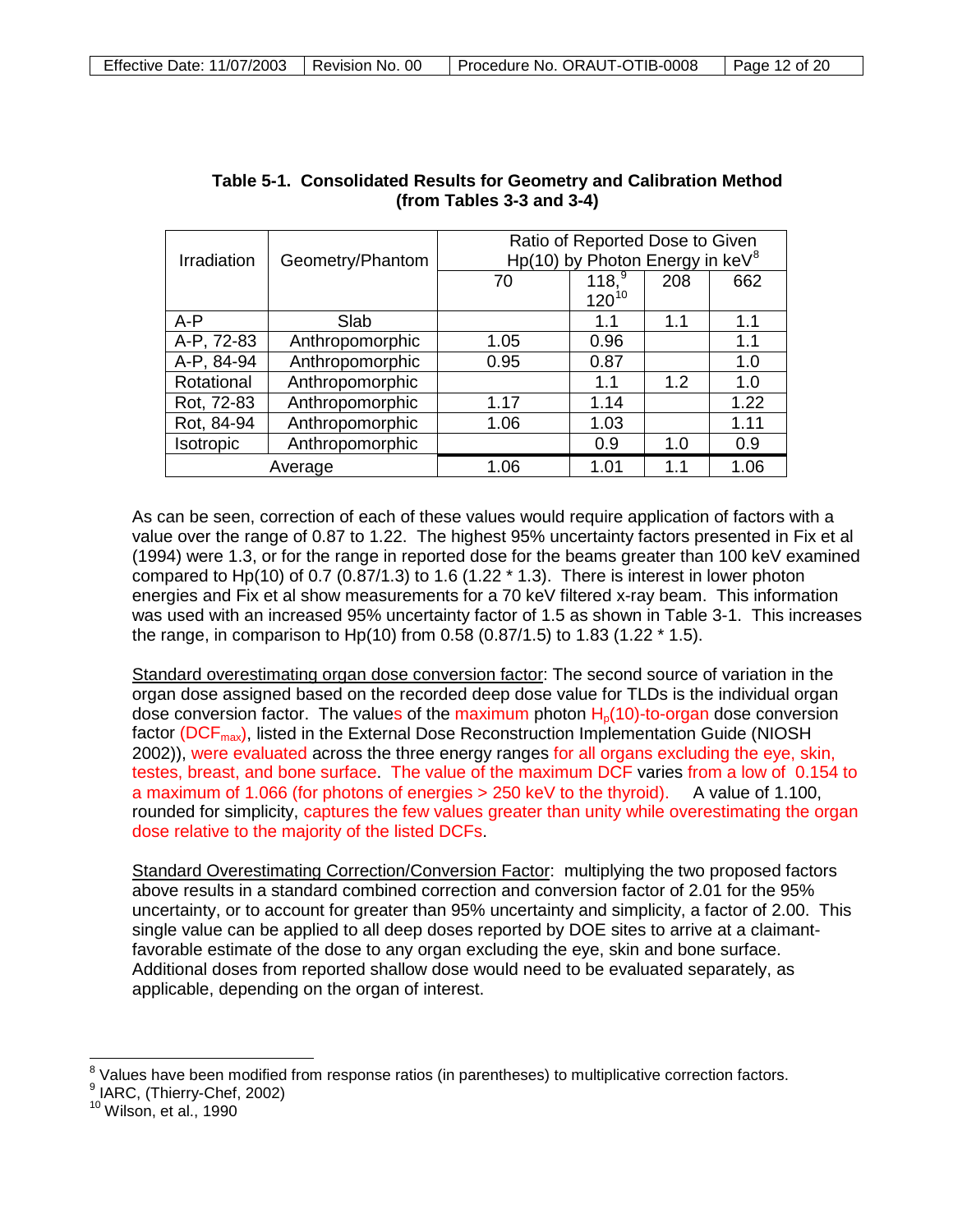Standard value for missed dose: The consistency of inter-site comparison of levels of detection suggests a standard value for missed dose of 0.020 rem per dosimeter reading (see Section 3.1.1) It should be noted that this factor is based on laboratory testing, and it is not known how this may be reflected in MDLs for dosimeters in use in the field. To ensure a claimant-favorable approach, the assumed value for missed dose is increased to 0.030 rem in the absence of sitespecific information. This value is twice the value for missed dose for the site-specific TLDs in use at the Savannah River Site, and six times the missed dose for the DOELAP-approved TLDs; the value is 50% greater than the missed dose for Hanford site-specific TLDs, and three times the value for missed dose with Hanford DOELAP-approved TLDs. The claimant-favorability in this overestimate is intended to offset the uncertainty in missed dose for early TLDs, as discussed in section 3.1.1, above, when the DOELAP testing protocol was not in place. It should be noted that personnel dosimeter performance testing was conducted for many years prior to DOELAP (Roberson et al 1983, Unruh et al 1967 and Gorson et al 1965) and was the subject of an AEC notice in 1963 (AEC 1963). Additional claimant-favorability may be applied at the discretion of the dose reconstructor by: 1) applying the missed dose to all badge cycles in addition to the recorded value, and 2) not applying the 'LOD/2' approach to missed dose described in the OCAS-IG-001 (NIOSH 2002).

Standard assumption for dosimeter exchange frequency: The transition of the badge exchange frequency to a monthly exchange frequency of most sites is known (see Attachment A). As can be seen, most sites transitioned to a standard monthly exchange frequency during the period of using TLDs. Thus, for the period of applicability of the assumptions in this TIB, badge exchange frequencies are assumed to be monthly although the actual exchange period should be considered in Attachment A, the site profile or the site-specific Technical Basis Document. For dose estimates prepared using these assumptions, claimant-favorability is gained by neglecting quarterly exchange frequencies.

## **5.2 Application of the Standard Assumptions proposed in the TIB.**

Standard values for the correction factors proposed above are summarized in table 5-2 below. These values are applied based upon the period of applicability for the site in question from the date of first use of TLDs through the DOELAP-accredited periods, when Hp(10) equivalency is expected. The dates reproduced in Table 5-3 reflect the dates after which the assumptions in this TIB may be applied. The entries for INEEL and Rocky Flats are post the date of TLD first use. This is due to the potential unreliability of correction factors prior to 1970. As indicated in Attachment A, most sites implemented TLD in the 1970s. The response characteristics of early TLDs (prior to 1970) requires further evaluation and is therefore excluded.

|                                    | Table 5-2. Standard Overestimating Correction/Conversion (C/C) Factor |  |  |  |
|------------------------------------|-----------------------------------------------------------------------|--|--|--|
| And Standard Missed Dose for TLDs. |                                                                       |  |  |  |

| Period of<br>Applicability | Missed<br>Dose Per | Assumed<br>Exchange | Standard<br>Overestimating |  |
|----------------------------|--------------------|---------------------|----------------------------|--|
| (by site)                  | Cycle (rem)        | Frequency           | C/C Factor                 |  |
| From Table 5-3             | 0.03               | Monthly             |                            |  |

#### **Table 5-3. Periods of Applicability for These Assumptions, by Site**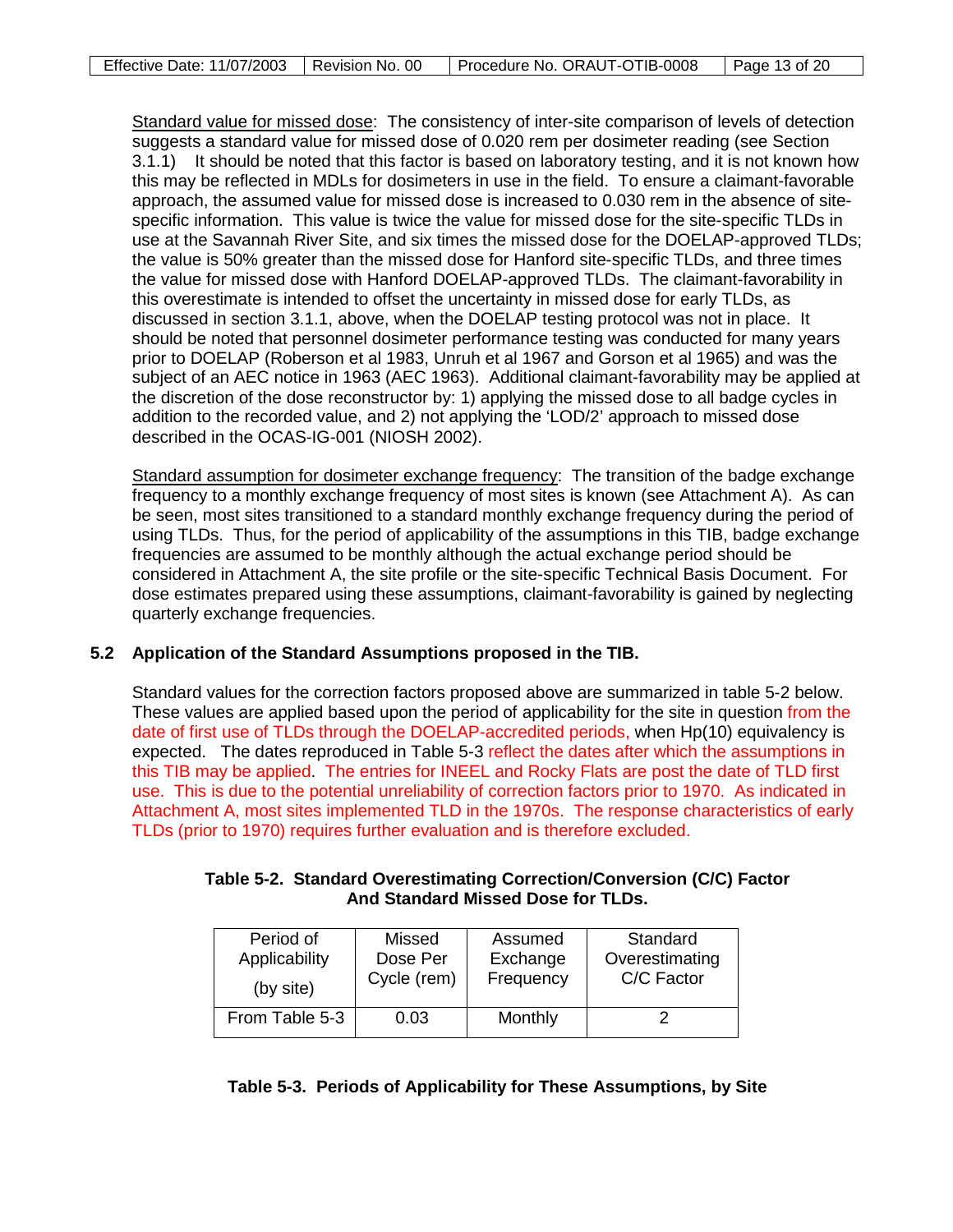| Site             | <b>Apply Assumptions From</b><br>Listed Year<br>(Year of First Use of TLDs) |
|------------------|-----------------------------------------------------------------------------|
| Fernald          | 1985                                                                        |
| Hanford          | 1972                                                                        |
| <b>INEEL</b>     | 1970                                                                        |
| <b>LANL</b>      | 1978                                                                        |
| Mound            | 1978                                                                        |
| Nevada Test Site | 1979                                                                        |
| <b>ORNL</b>      | 1975                                                                        |
| Pantex           | 1973                                                                        |
| <b>RFP</b>       | 1971                                                                        |
| <b>SRS</b>       | 1970                                                                        |
| Y-12             | 1980                                                                        |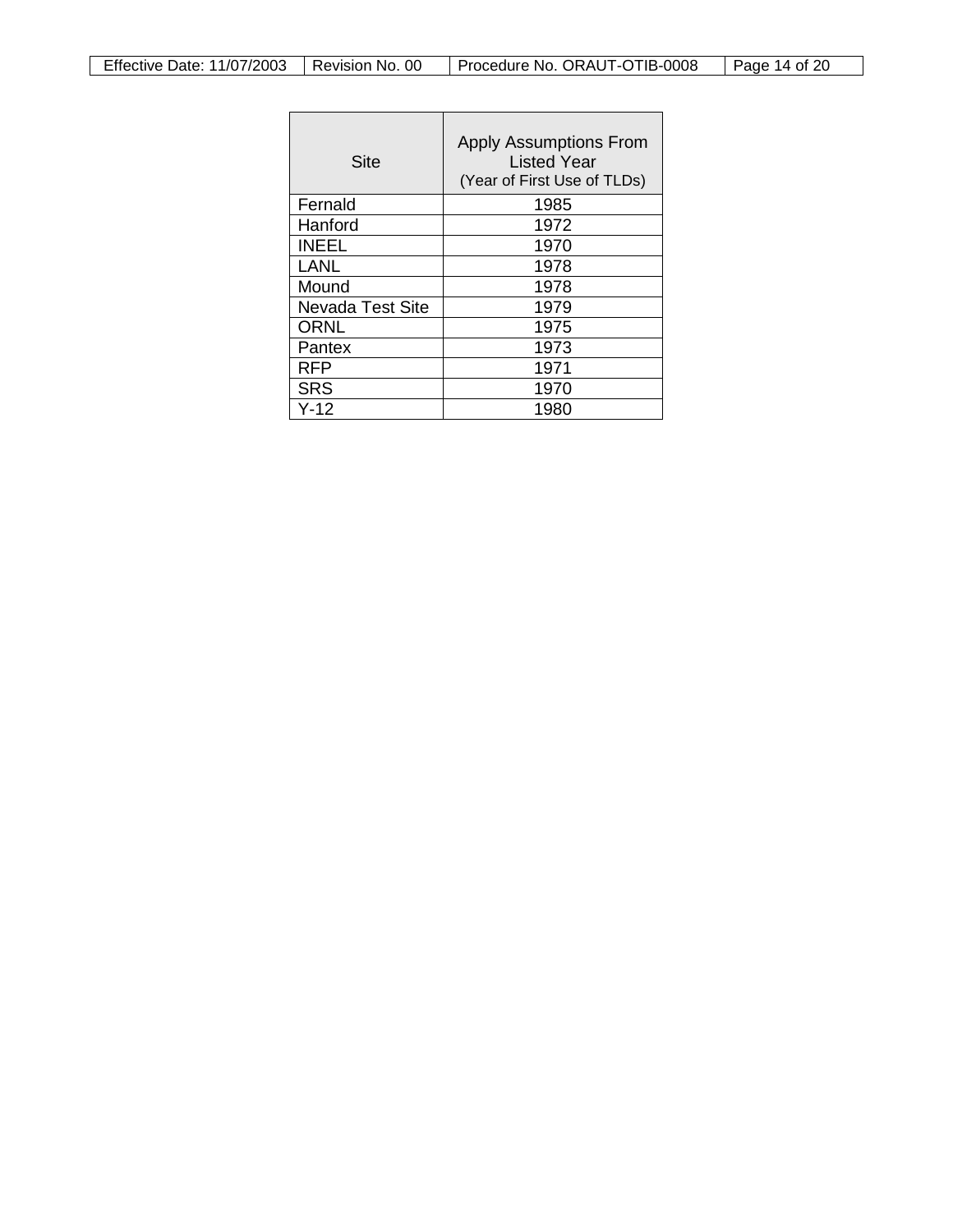#### **6.0 References**

Atomic Energy Commission (AEC). 1963. *Notice Regarding Need for Establishment of Film Dosimetry Calibration Laboratory. Federal Register 63, page 9411, September 1963.*

Becker, Klaus, 1973. *Solid State Dosimetry.* CRC Press, Cleveland OH.

- Department of Energy (DOE). 1986. *Department of Energy Standard for the Performance Testing of Personnel Dosimetry Systems*. DOE/EH-0027. US Department of Energy, Washington, D.C.
- Fix, JJ, L. Salmon, G. Cowper and E. Cardis. 1997a. *A Retrospective Evaluation of the Dosimetry Employed in an International Combined Epidemiologic Study.* Radia. Prot. Dosi. 74, 39-53.
- Fix, J.J., R.H. Wilson and W.V. Baumgartner. 1997b. *Retrospective Assessment of Personnel Neutron Dosimetry for Workers at the Hanford Site.* PNNL-11196, Pacific Northwest National Laboratory, Richland, WA.
- Fix, J. J, E. S. Gilbert and W. V. Baumgartner. 1994. *An Assessment of Bias and Uncertainty in Recorded Dose from External Sources of Radiation for Workers at the Hanford Site*. PNL-10066, Pacific Northwest Laboratory, Richland, WA.
- Fix, J. J., J. M. Hobbs, P. L. Roberson, D. C. Haggard, K. L. Holbrook, M. R. Thorson, F. M. Cummings. 1982. *Hanford Personnel Dosimeter Supporting Studies FY-1981.* PNL-3736. Pacific Northwest Laboratory, Richland, Washington.
- Fix, J. J., G. W. R. Endres, F. M. Cummings, J. M. Aldrich, M. R. Thorson, R. L. Kathren. 1981. *Hanford Personnel Dosimeter Supporting Studies FY-1980.* PNL-3536, Pacific Northwest Laboratory, Richland, Washington.
- General Electric (GE). 1954. *Radiation Protection Standards*. Dated 12/15/54. HW-25457. General Electric, Hanford Atomic Products Operation, Richland, WA.
- Gorson, R.O., N. Suntharalingam, and J.W. Thomas. 1965. *Results of a Film-Badge Reliability Study.* Radiology, Vol 84. pp 333-346, February 1965.
- Hanford Engineering Works (HEW). *Manual of Standard Procedures: Personnel Meters, Part 16. Film Calibration and Batch Assignments.* May 1, 1946. Medical Department, Health Instrument Section.
- Hine, Gerald J. and Gordon L. Brownell. 1956. *Radiation Dosimetry.* Academic Press, New York, NY (p 506).
- International Commission on Radiation Units and Measurements (ICRU). 1993. *Quantities and Units in Radiation Protection Dosimetry*, ICRU Report No. 51. ICRU. Bethesda, Maryland
- National Institute for Occupational Safety and Health (NIOSH). 2002. *External Dose Reconstruction Implementation Guidelines Rev 1*, OCAS-IG-001, National Institute of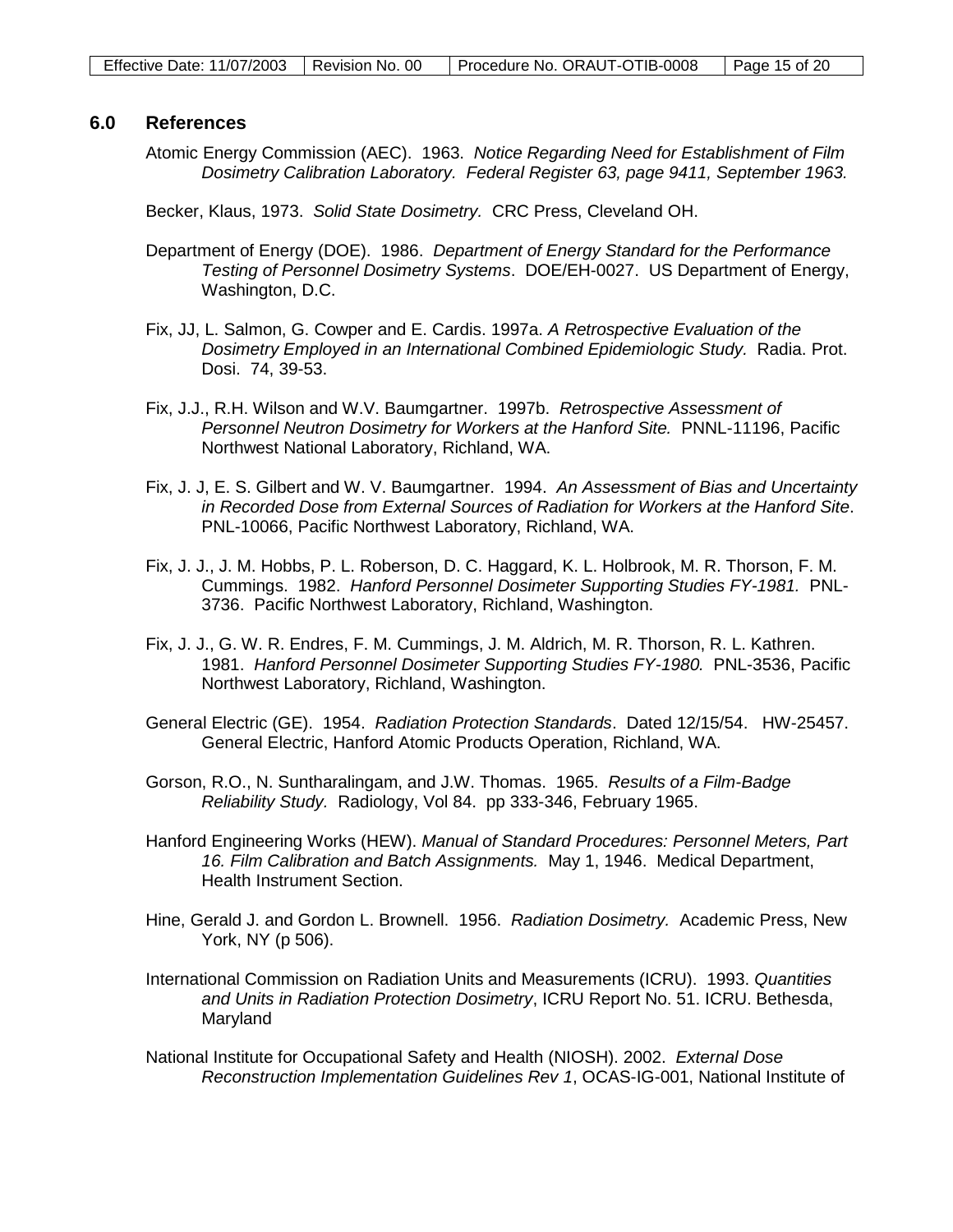Occupational Safety and Health, Office of Compensation Analysis and Support, Cincinnati, OH

- Pardue, L. A., N. Goldstein and E. O. Wollan. 1944. *Photographic Film As a Pocket Radiation Dosimeter*. CH-1553-A-2223, Metallurgical Laboratory, Chicago, IL.
- Parker, H. M. 1945. *Comparison of Badge Film Readings at the Metallurgical Laboratories, Clinton Laboratories and the Hanford Engineering Works*. 7-3090, Hanford Atomic Products Operation, Richland, WA.
- Roberson, P.L., K.L. Holbrook, R.C. Yoder, R.A. Fox, R. T. Hadley, b.T. Hogan and C.D. Hooker. 1983. *Performance Comparisons of Selected Personnel Dosimetry Systems in Use at Department of Energy Facilities.* PNL-3983. Pacific Northwest Laboratory, Richland, WA.
- Taulbee, T.D., Electronic communication, 'RE: TIB on TLDs', October 29, 2003.
- Taylor, G. A., Crase, K. W., LaBone Thomas R. and Wilkie, W. H., (1995) *A History of Personnel Radiation Dosimetry at the Savannah River Site*, WSRC-RP-95-234, Westinghouse Savannah River Company, Aiken, South Carolina.
- Thierry-Chef, I., F. Pernicka, M. Marshall, E. Cardis and P. Andreo. 2002. *Study of a Selection of 10 Historical Types of Dosemeter: Variation of the Response to Hp(10) with Photon Energy and Geometry of Exposure*. Radiat Prot Dos, 102(2): 101-113.
- Unruh, C. M., H.V. Larson, T.M. Beetle and A.R. Keene. 1967. *The Establishment and Utilization of Film Dosimeter Performance Criteria.* BNWL-542. Pacific Northwest Laboratory, Richland, WA.
- Wilson, R.H. 1987. *Historical Review of Personnel Dosimetry Development and its Use in Radiation Protection Programs at Hanford: 1944 Through 1989*. PNL-6125, Pacific Northwest Laboratory, Richland, WA.
- Wilson, R.H., J.J. Fix, W. V. Baumgartner, and L. L. Nichols. 1990. *Description and Evaluation of the Hanford Personnel Dosimeter Program From 1944 Through 1989*. PNL-7447. Pacific Northwest Laboratory, Richland, WA.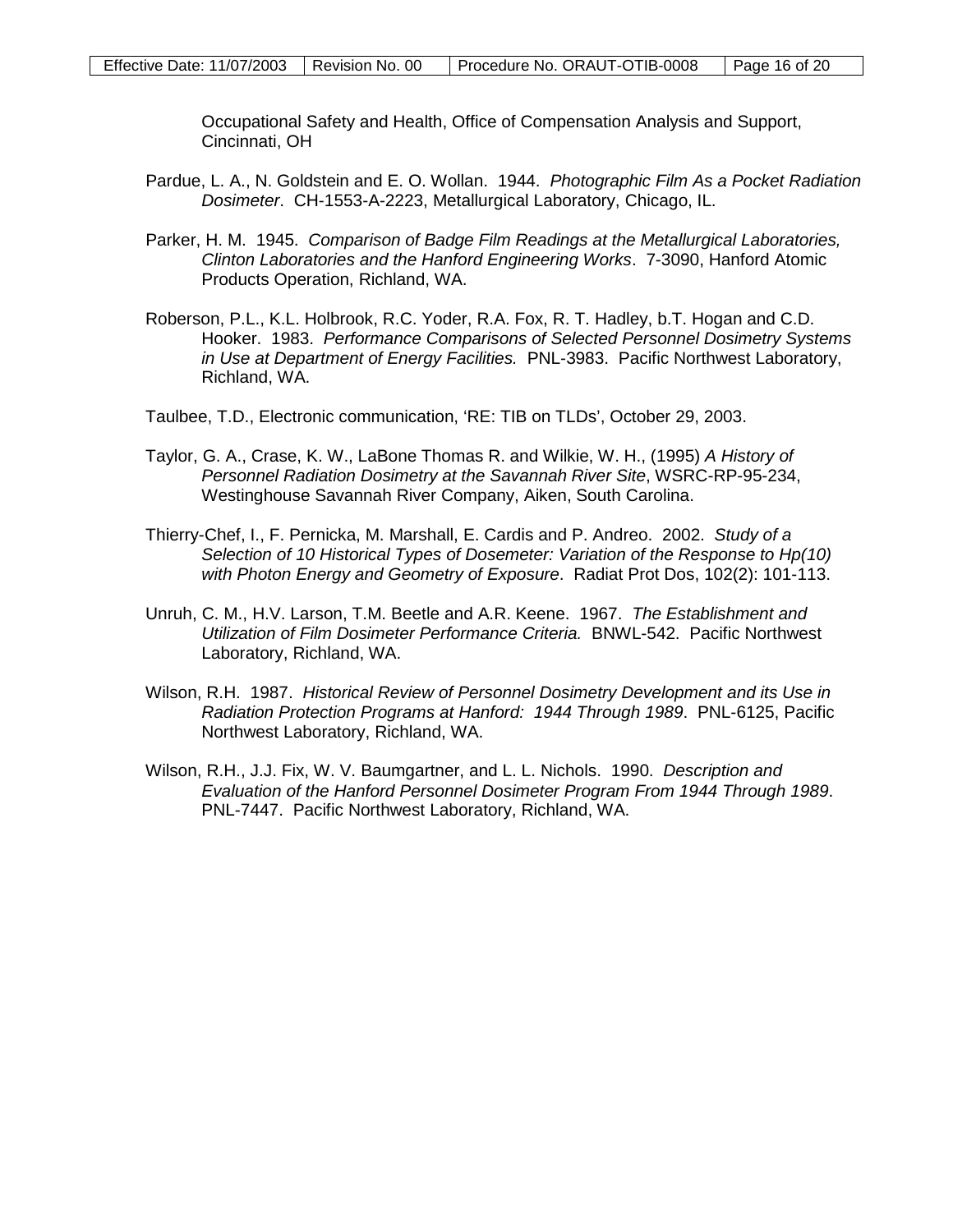## **Attachment A**

## **MED/AEC/DOE Site Beta/Photon Dosimeter Characteristics**

| Years<br><b>Dosimeter</b><br>Fernald<br>$52-$<br>Two-Element Film Dosimeter<br>OW,<br>0.4<br>Weekly<br>Ag 1mm<br>Late 53 or<br><b>ORNL Two Element Film</b><br><b>Biweekly</b><br>early 54<br>Dosimeter<br>59-85<br>Monthly<br>$85 - 92$<br><b>Commercial Panasonic TLD</b><br>Monthly<br>Quarterly<br><b>Hanford</b><br>44<br>Pocket ionization chamber<br>0.05<br>Daily<br>44 - 54<br>Two Element Film Badge<br>0.4<br>Weekly<br>OW, Ag 1mm<br>$55 - 56$<br>Two-Element Film Badge<br><b>Biweekly</b><br>0.4<br>$57 - 62$<br>Multi-Film Badge<br>0.4<br><b>Biweekly</b><br>OW, Al, Ag<br>$62 - 63$<br>Multi-Element Film Badge<br>OW, Fe, Ta<br>0.4<br>Monthly<br>$63 - 72$<br>Multi-Element Film Badge<br>0.2<br>Monthly<br>$72 - 77$<br>Hanford 5-chip TLD<br>Al. Cd, Sn, plastic<br>0.2<br>Monthly<br>Hanford 4-chip TLD<br>78 - 83<br>Al. Cd, Sn, plastic<br>Monthly<br>0.2<br>Hanford 5-chip TLD<br>Al. Cd, Sn, plastic<br>84 - 94<br>0.2<br>Monthly<br>(1989 - DOELAP Accredited)<br><b>Teflon Hemispherical</b><br><b>Commercial Harshaw TLD</b><br>0.1<br>Quarterly<br>95 - ongoing<br>Button, Cu, Plastic, OW<br>Idaho National Environmental and Engineering Laboratory (INEEL)<br>Film Badge<br>OW, Cd 1 mm<br>$51 - 58$<br>0.5<br>OW, multiple filters<br>$59 - 68$<br>0.3<br>Film Badge<br><b>Multiple filters</b><br><b>INEEL TLD</b><br>$69 -$<br>0.15<br>OW, AI (203 mg/cm <sup>2</sup> ),<br>66-85<br>Two Chips<br>Cd (950 mg/cm <sup>2</sup> )<br>Al/plastic<br>Panasonic 814/808<br>86<br><b>Los Alamos National Laboratory (LANL)</b><br>Pocket ionization chambers<br>$43 - 44$<br>Daily<br>44 - 48<br>Brass film Badge<br>No windows or filters<br>Monthly<br>Brass "clip" Badge<br>Only partial shielding of<br>Monthly<br>$49 - 50$<br>film<br>$50 - 51$<br>Multiple Element film badge<br>Brass and lead filters,<br>Monthly<br>open<br>Multiple Element film badge<br>$51 - 62$<br>Brass and Cd filters,<br>Monthly<br>open |  |  |                | <b>MDL</b> | Routine  |  |  |
|---------------------------------------------------------------------------------------------------------------------------------------------------------------------------------------------------------------------------------------------------------------------------------------------------------------------------------------------------------------------------------------------------------------------------------------------------------------------------------------------------------------------------------------------------------------------------------------------------------------------------------------------------------------------------------------------------------------------------------------------------------------------------------------------------------------------------------------------------------------------------------------------------------------------------------------------------------------------------------------------------------------------------------------------------------------------------------------------------------------------------------------------------------------------------------------------------------------------------------------------------------------------------------------------------------------------------------------------------------------------------------------------------------------------------------------------------------------------------------------------------------------------------------------------------------------------------------------------------------------------------------------------------------------------------------------------------------------------------------------------------------------------------------------------------------------------------------------------------------------------------------------------------------------------------------------------------------|--|--|----------------|------------|----------|--|--|
|                                                                                                                                                                                                                                                                                                                                                                                                                                                                                                                                                                                                                                                                                                                                                                                                                                                                                                                                                                                                                                                                                                                                                                                                                                                                                                                                                                                                                                                                                                                                                                                                                                                                                                                                                                                                                                                                                                                                                         |  |  | <b>Filters</b> | (mSv)      | Exchange |  |  |
|                                                                                                                                                                                                                                                                                                                                                                                                                                                                                                                                                                                                                                                                                                                                                                                                                                                                                                                                                                                                                                                                                                                                                                                                                                                                                                                                                                                                                                                                                                                                                                                                                                                                                                                                                                                                                                                                                                                                                         |  |  |                |            |          |  |  |
|                                                                                                                                                                                                                                                                                                                                                                                                                                                                                                                                                                                                                                                                                                                                                                                                                                                                                                                                                                                                                                                                                                                                                                                                                                                                                                                                                                                                                                                                                                                                                                                                                                                                                                                                                                                                                                                                                                                                                         |  |  |                |            |          |  |  |
|                                                                                                                                                                                                                                                                                                                                                                                                                                                                                                                                                                                                                                                                                                                                                                                                                                                                                                                                                                                                                                                                                                                                                                                                                                                                                                                                                                                                                                                                                                                                                                                                                                                                                                                                                                                                                                                                                                                                                         |  |  |                |            |          |  |  |
|                                                                                                                                                                                                                                                                                                                                                                                                                                                                                                                                                                                                                                                                                                                                                                                                                                                                                                                                                                                                                                                                                                                                                                                                                                                                                                                                                                                                                                                                                                                                                                                                                                                                                                                                                                                                                                                                                                                                                         |  |  |                |            |          |  |  |
|                                                                                                                                                                                                                                                                                                                                                                                                                                                                                                                                                                                                                                                                                                                                                                                                                                                                                                                                                                                                                                                                                                                                                                                                                                                                                                                                                                                                                                                                                                                                                                                                                                                                                                                                                                                                                                                                                                                                                         |  |  |                |            |          |  |  |
|                                                                                                                                                                                                                                                                                                                                                                                                                                                                                                                                                                                                                                                                                                                                                                                                                                                                                                                                                                                                                                                                                                                                                                                                                                                                                                                                                                                                                                                                                                                                                                                                                                                                                                                                                                                                                                                                                                                                                         |  |  |                |            |          |  |  |
|                                                                                                                                                                                                                                                                                                                                                                                                                                                                                                                                                                                                                                                                                                                                                                                                                                                                                                                                                                                                                                                                                                                                                                                                                                                                                                                                                                                                                                                                                                                                                                                                                                                                                                                                                                                                                                                                                                                                                         |  |  |                |            |          |  |  |
|                                                                                                                                                                                                                                                                                                                                                                                                                                                                                                                                                                                                                                                                                                                                                                                                                                                                                                                                                                                                                                                                                                                                                                                                                                                                                                                                                                                                                                                                                                                                                                                                                                                                                                                                                                                                                                                                                                                                                         |  |  |                |            |          |  |  |
|                                                                                                                                                                                                                                                                                                                                                                                                                                                                                                                                                                                                                                                                                                                                                                                                                                                                                                                                                                                                                                                                                                                                                                                                                                                                                                                                                                                                                                                                                                                                                                                                                                                                                                                                                                                                                                                                                                                                                         |  |  |                |            |          |  |  |
|                                                                                                                                                                                                                                                                                                                                                                                                                                                                                                                                                                                                                                                                                                                                                                                                                                                                                                                                                                                                                                                                                                                                                                                                                                                                                                                                                                                                                                                                                                                                                                                                                                                                                                                                                                                                                                                                                                                                                         |  |  |                |            |          |  |  |
|                                                                                                                                                                                                                                                                                                                                                                                                                                                                                                                                                                                                                                                                                                                                                                                                                                                                                                                                                                                                                                                                                                                                                                                                                                                                                                                                                                                                                                                                                                                                                                                                                                                                                                                                                                                                                                                                                                                                                         |  |  |                |            |          |  |  |
|                                                                                                                                                                                                                                                                                                                                                                                                                                                                                                                                                                                                                                                                                                                                                                                                                                                                                                                                                                                                                                                                                                                                                                                                                                                                                                                                                                                                                                                                                                                                                                                                                                                                                                                                                                                                                                                                                                                                                         |  |  |                |            |          |  |  |
|                                                                                                                                                                                                                                                                                                                                                                                                                                                                                                                                                                                                                                                                                                                                                                                                                                                                                                                                                                                                                                                                                                                                                                                                                                                                                                                                                                                                                                                                                                                                                                                                                                                                                                                                                                                                                                                                                                                                                         |  |  |                |            |          |  |  |
|                                                                                                                                                                                                                                                                                                                                                                                                                                                                                                                                                                                                                                                                                                                                                                                                                                                                                                                                                                                                                                                                                                                                                                                                                                                                                                                                                                                                                                                                                                                                                                                                                                                                                                                                                                                                                                                                                                                                                         |  |  |                |            |          |  |  |
|                                                                                                                                                                                                                                                                                                                                                                                                                                                                                                                                                                                                                                                                                                                                                                                                                                                                                                                                                                                                                                                                                                                                                                                                                                                                                                                                                                                                                                                                                                                                                                                                                                                                                                                                                                                                                                                                                                                                                         |  |  |                |            |          |  |  |
|                                                                                                                                                                                                                                                                                                                                                                                                                                                                                                                                                                                                                                                                                                                                                                                                                                                                                                                                                                                                                                                                                                                                                                                                                                                                                                                                                                                                                                                                                                                                                                                                                                                                                                                                                                                                                                                                                                                                                         |  |  |                |            |          |  |  |
|                                                                                                                                                                                                                                                                                                                                                                                                                                                                                                                                                                                                                                                                                                                                                                                                                                                                                                                                                                                                                                                                                                                                                                                                                                                                                                                                                                                                                                                                                                                                                                                                                                                                                                                                                                                                                                                                                                                                                         |  |  |                |            |          |  |  |
|                                                                                                                                                                                                                                                                                                                                                                                                                                                                                                                                                                                                                                                                                                                                                                                                                                                                                                                                                                                                                                                                                                                                                                                                                                                                                                                                                                                                                                                                                                                                                                                                                                                                                                                                                                                                                                                                                                                                                         |  |  |                |            |          |  |  |
|                                                                                                                                                                                                                                                                                                                                                                                                                                                                                                                                                                                                                                                                                                                                                                                                                                                                                                                                                                                                                                                                                                                                                                                                                                                                                                                                                                                                                                                                                                                                                                                                                                                                                                                                                                                                                                                                                                                                                         |  |  |                |            |          |  |  |
|                                                                                                                                                                                                                                                                                                                                                                                                                                                                                                                                                                                                                                                                                                                                                                                                                                                                                                                                                                                                                                                                                                                                                                                                                                                                                                                                                                                                                                                                                                                                                                                                                                                                                                                                                                                                                                                                                                                                                         |  |  |                |            |          |  |  |
|                                                                                                                                                                                                                                                                                                                                                                                                                                                                                                                                                                                                                                                                                                                                                                                                                                                                                                                                                                                                                                                                                                                                                                                                                                                                                                                                                                                                                                                                                                                                                                                                                                                                                                                                                                                                                                                                                                                                                         |  |  |                |            |          |  |  |
|                                                                                                                                                                                                                                                                                                                                                                                                                                                                                                                                                                                                                                                                                                                                                                                                                                                                                                                                                                                                                                                                                                                                                                                                                                                                                                                                                                                                                                                                                                                                                                                                                                                                                                                                                                                                                                                                                                                                                         |  |  |                |            |          |  |  |
|                                                                                                                                                                                                                                                                                                                                                                                                                                                                                                                                                                                                                                                                                                                                                                                                                                                                                                                                                                                                                                                                                                                                                                                                                                                                                                                                                                                                                                                                                                                                                                                                                                                                                                                                                                                                                                                                                                                                                         |  |  |                |            |          |  |  |
|                                                                                                                                                                                                                                                                                                                                                                                                                                                                                                                                                                                                                                                                                                                                                                                                                                                                                                                                                                                                                                                                                                                                                                                                                                                                                                                                                                                                                                                                                                                                                                                                                                                                                                                                                                                                                                                                                                                                                         |  |  |                |            |          |  |  |
|                                                                                                                                                                                                                                                                                                                                                                                                                                                                                                                                                                                                                                                                                                                                                                                                                                                                                                                                                                                                                                                                                                                                                                                                                                                                                                                                                                                                                                                                                                                                                                                                                                                                                                                                                                                                                                                                                                                                                         |  |  |                |            |          |  |  |
|                                                                                                                                                                                                                                                                                                                                                                                                                                                                                                                                                                                                                                                                                                                                                                                                                                                                                                                                                                                                                                                                                                                                                                                                                                                                                                                                                                                                                                                                                                                                                                                                                                                                                                                                                                                                                                                                                                                                                         |  |  |                |            |          |  |  |
|                                                                                                                                                                                                                                                                                                                                                                                                                                                                                                                                                                                                                                                                                                                                                                                                                                                                                                                                                                                                                                                                                                                                                                                                                                                                                                                                                                                                                                                                                                                                                                                                                                                                                                                                                                                                                                                                                                                                                         |  |  |                |            |          |  |  |
|                                                                                                                                                                                                                                                                                                                                                                                                                                                                                                                                                                                                                                                                                                                                                                                                                                                                                                                                                                                                                                                                                                                                                                                                                                                                                                                                                                                                                                                                                                                                                                                                                                                                                                                                                                                                                                                                                                                                                         |  |  |                |            |          |  |  |
|                                                                                                                                                                                                                                                                                                                                                                                                                                                                                                                                                                                                                                                                                                                                                                                                                                                                                                                                                                                                                                                                                                                                                                                                                                                                                                                                                                                                                                                                                                                                                                                                                                                                                                                                                                                                                                                                                                                                                         |  |  |                |            |          |  |  |
|                                                                                                                                                                                                                                                                                                                                                                                                                                                                                                                                                                                                                                                                                                                                                                                                                                                                                                                                                                                                                                                                                                                                                                                                                                                                                                                                                                                                                                                                                                                                                                                                                                                                                                                                                                                                                                                                                                                                                         |  |  |                |            |          |  |  |
|                                                                                                                                                                                                                                                                                                                                                                                                                                                                                                                                                                                                                                                                                                                                                                                                                                                                                                                                                                                                                                                                                                                                                                                                                                                                                                                                                                                                                                                                                                                                                                                                                                                                                                                                                                                                                                                                                                                                                         |  |  |                |            |          |  |  |
|                                                                                                                                                                                                                                                                                                                                                                                                                                                                                                                                                                                                                                                                                                                                                                                                                                                                                                                                                                                                                                                                                                                                                                                                                                                                                                                                                                                                                                                                                                                                                                                                                                                                                                                                                                                                                                                                                                                                                         |  |  |                |            |          |  |  |
|                                                                                                                                                                                                                                                                                                                                                                                                                                                                                                                                                                                                                                                                                                                                                                                                                                                                                                                                                                                                                                                                                                                                                                                                                                                                                                                                                                                                                                                                                                                                                                                                                                                                                                                                                                                                                                                                                                                                                         |  |  |                |            |          |  |  |
|                                                                                                                                                                                                                                                                                                                                                                                                                                                                                                                                                                                                                                                                                                                                                                                                                                                                                                                                                                                                                                                                                                                                                                                                                                                                                                                                                                                                                                                                                                                                                                                                                                                                                                                                                                                                                                                                                                                                                         |  |  |                |            |          |  |  |
|                                                                                                                                                                                                                                                                                                                                                                                                                                                                                                                                                                                                                                                                                                                                                                                                                                                                                                                                                                                                                                                                                                                                                                                                                                                                                                                                                                                                                                                                                                                                                                                                                                                                                                                                                                                                                                                                                                                                                         |  |  |                |            |          |  |  |
|                                                                                                                                                                                                                                                                                                                                                                                                                                                                                                                                                                                                                                                                                                                                                                                                                                                                                                                                                                                                                                                                                                                                                                                                                                                                                                                                                                                                                                                                                                                                                                                                                                                                                                                                                                                                                                                                                                                                                         |  |  |                |            |          |  |  |
|                                                                                                                                                                                                                                                                                                                                                                                                                                                                                                                                                                                                                                                                                                                                                                                                                                                                                                                                                                                                                                                                                                                                                                                                                                                                                                                                                                                                                                                                                                                                                                                                                                                                                                                                                                                                                                                                                                                                                         |  |  |                |            |          |  |  |
|                                                                                                                                                                                                                                                                                                                                                                                                                                                                                                                                                                                                                                                                                                                                                                                                                                                                                                                                                                                                                                                                                                                                                                                                                                                                                                                                                                                                                                                                                                                                                                                                                                                                                                                                                                                                                                                                                                                                                         |  |  |                |            |          |  |  |
| (unfiltered acetate for a<br>period)                                                                                                                                                                                                                                                                                                                                                                                                                                                                                                                                                                                                                                                                                                                                                                                                                                                                                                                                                                                                                                                                                                                                                                                                                                                                                                                                                                                                                                                                                                                                                                                                                                                                                                                                                                                                                                                                                                                    |  |  |                |            |          |  |  |
| Multi-element filtered<br>$62 - 78$<br>"Cycolac" plastic film badge<br>Monthly                                                                                                                                                                                                                                                                                                                                                                                                                                                                                                                                                                                                                                                                                                                                                                                                                                                                                                                                                                                                                                                                                                                                                                                                                                                                                                                                                                                                                                                                                                                                                                                                                                                                                                                                                                                                                                                                          |  |  |                |            |          |  |  |
| <b>LANL TLD badge</b><br>Two versions, with and<br>78 - 98<br>0.1<br>Monthly                                                                                                                                                                                                                                                                                                                                                                                                                                                                                                                                                                                                                                                                                                                                                                                                                                                                                                                                                                                                                                                                                                                                                                                                                                                                                                                                                                                                                                                                                                                                                                                                                                                                                                                                                                                                                                                                            |  |  |                |            |          |  |  |
| (1987 DOELAP Accredited)<br>without Cd filters                                                                                                                                                                                                                                                                                                                                                                                                                                                                                                                                                                                                                                                                                                                                                                                                                                                                                                                                                                                                                                                                                                                                                                                                                                                                                                                                                                                                                                                                                                                                                                                                                                                                                                                                                                                                                                                                                                          |  |  |                |            |          |  |  |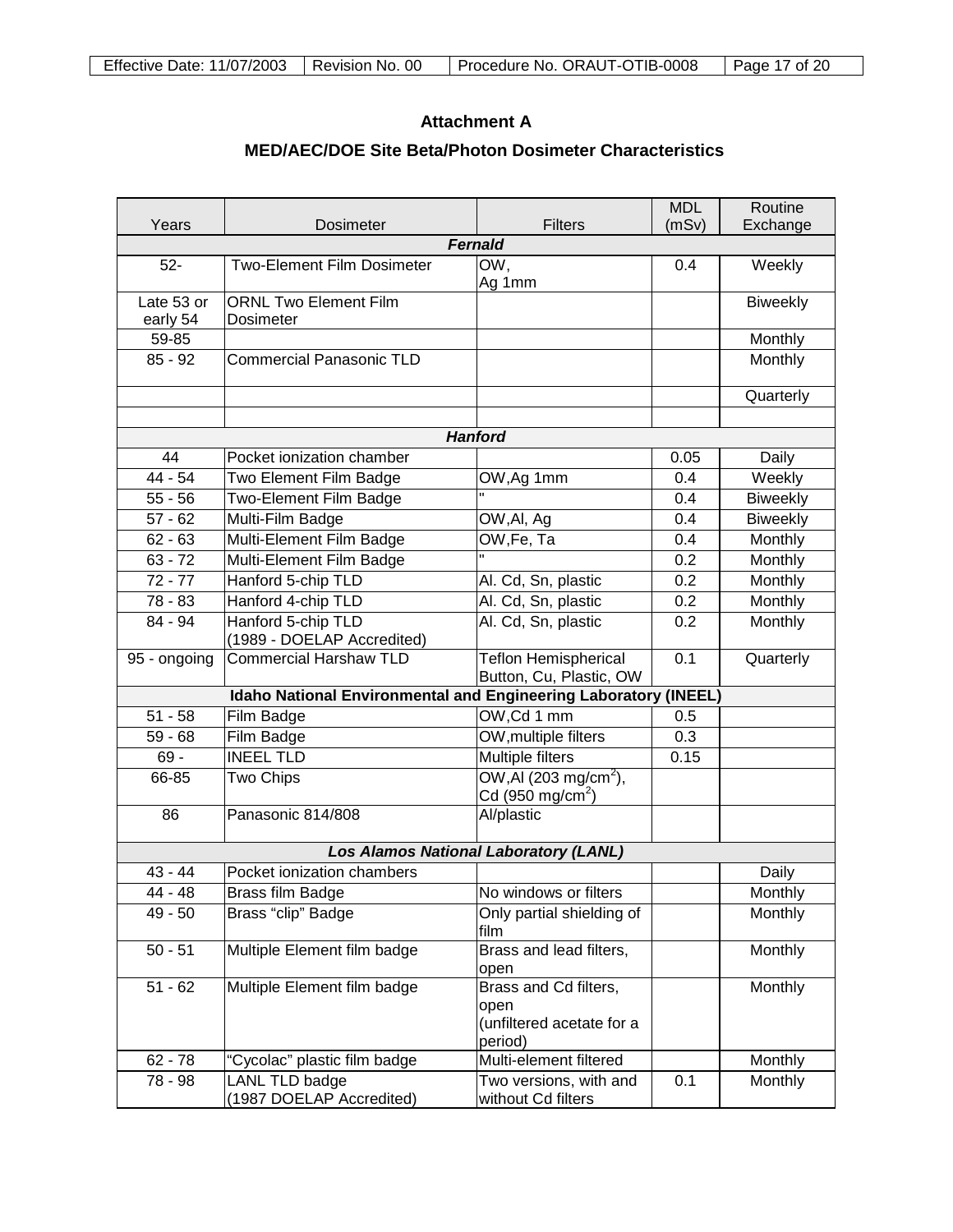| Years                          | <b>Dosimeter</b>                   | <b>Filters</b>                              | <b>MDL</b><br>(mSv) | Routine<br>Exchange          |  |  |
|--------------------------------|------------------------------------|---------------------------------------------|---------------------|------------------------------|--|--|
| 99-ongoing                     | <b>Commercial Harshaw TLD</b>      | <b>Teflon Hemispherical</b>                 |                     |                              |  |  |
|                                |                                    | Button, Cu, Plastic, OW                     |                     |                              |  |  |
|                                |                                    | <b>Mound</b>                                |                     |                              |  |  |
| $47 - ?$                       | Two Element Film Badge             | OW,1 mm metalic filter                      | 0.5                 |                              |  |  |
| $? - 80$                       | Multiple Element Film Badge        | multiple filters                            | 0.3                 |                              |  |  |
| 1978-                          | Harshaw 8810 TLD                   | multiple filters                            | 0.1                 |                              |  |  |
|                                |                                    |                                             |                     |                              |  |  |
| $51 - 3/57$                    | Varied film                        | <b>Nevada Test Site (NTS)</b>               |                     |                              |  |  |
| 4/57                           | <b>Current film</b>                |                                             | 0.3                 | Monthly                      |  |  |
| $61 - 66$                      | DuPont 301-4                       | 28 mil Pb                                   |                     |                              |  |  |
| $66 - 71$                      | DuPont 556 film                    |                                             |                     |                              |  |  |
|                                | NTA for neutrons                   |                                             |                     |                              |  |  |
| 3/71                           | Kodak Type III for gamma           |                                             |                     |                              |  |  |
| $79 - 86$                      | <b>TLD Albedo</b>                  |                                             |                     |                              |  |  |
| 1/87-ongoing                   | <b>Commercial Panasonic TLD</b>    |                                             |                     |                              |  |  |
|                                |                                    |                                             |                     |                              |  |  |
|                                |                                    | <b>Oak Ridge National Laboratory (ORNL)</b> |                     |                              |  |  |
| 43-44                          | Pocket ionization chamber          |                                             | 0.02                | Daily                        |  |  |
| $7/44 - 1/51$                  | Two Element Film Badge             | OW, 1 mm Cd                                 | 0.3                 | Weekly                       |  |  |
| $1/51 - 1/53$                  |                                    |                                             |                     | weekly if >10%               |  |  |
|                                |                                    |                                             |                     | of RPG; all<br>others annual |  |  |
| $1/53 - 56$                    | Multi-Element Film                 | Cu, Cd, Pl, OW                              |                     | weekly if >10%               |  |  |
|                                |                                    |                                             |                     | of RPG; all                  |  |  |
|                                |                                    |                                             |                     | others annual                |  |  |
| $1/56 - 1/61$                  |                                    |                                             |                     | quarterly if                 |  |  |
| $1/61 - 1/75$                  |                                    |                                             | 0.2                 | >10% of RPG;                 |  |  |
| $1/75 - 1/80$                  | ORNL 2 Chip TLD                    | Al, PI, OW, Cd                              | 0.1                 | all others                   |  |  |
| $1/81 - 1/88$                  | UCCND 2 chip TLD                   |                                             |                     | annually                     |  |  |
| 1/89 - ongoing                 | <b>Commercial Harshaw TLD</b>      | <b>Teflon Hemispherical</b>                 |                     |                              |  |  |
|                                |                                    | Button, Cu, Plastic, OW                     |                     |                              |  |  |
|                                |                                    | <b>Pantex</b>                               |                     |                              |  |  |
| 1/52-10/63                     | Tracerlab film badges              |                                             |                     |                              |  |  |
| 11/63-2/76                     | Landauer film badges<br>Pantex TLD |                                             |                     |                              |  |  |
| 1973<br>1980                   | <b>Commercial Panasonic TLD</b>    |                                             |                     |                              |  |  |
|                                |                                    |                                             |                     |                              |  |  |
| <b>Rocky Flats Plant (RFP)</b> |                                    |                                             |                     |                              |  |  |
| $51 - 62$                      | Stainless Steel OR design Film     | OW, Cd (~0, 1 mm),                          | 40 mR               | Weekly,                      |  |  |
|                                |                                    | brass (10 mills)                            |                     | semimonthly,                 |  |  |
|                                | Multielement Film                  |                                             | 40 mR               | monthly<br>Semimonthly,      |  |  |
| $63 - 68$                      |                                    | OW, Cd (~0, 1 mm, Cu)                       |                     | monthly,                     |  |  |
|                                |                                    |                                             |                     | quarterly                    |  |  |
| $69 - 70$                      | <b>TLD 700</b>                     | OW, brass (~0, 10 mills)                    | 20 mR               | Semimonthly,                 |  |  |
|                                |                                    |                                             |                     | monthly,                     |  |  |
|                                |                                    |                                             |                     | quarterly                    |  |  |
| $71 - 82$                      | <b>TLD 700</b>                     | OW, brass(~0, 10 mills)                     | 20 mR               | Semimonthly,                 |  |  |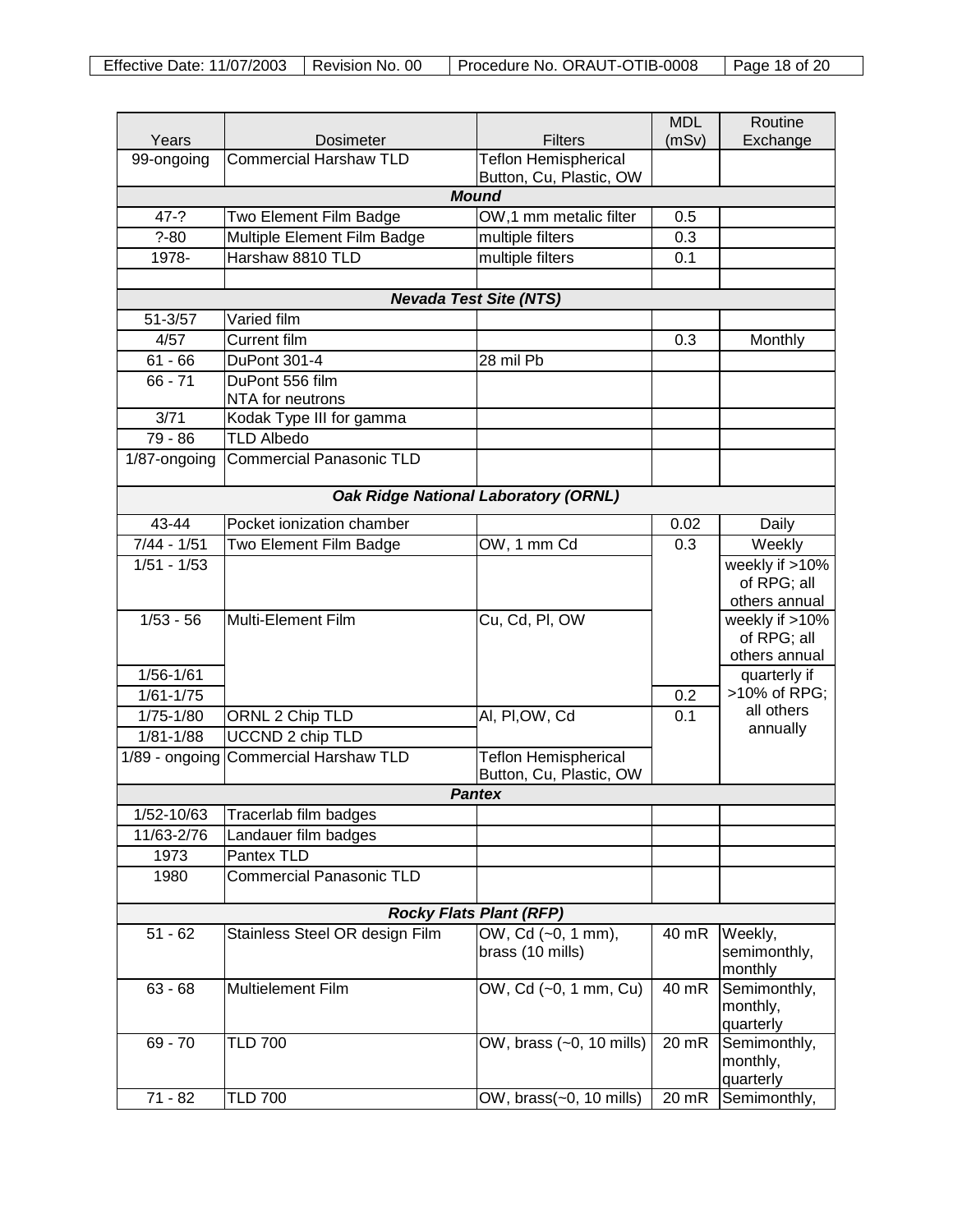|                                  |                                                     |                                             | <b>MDL</b>  | Routine                           |  |
|----------------------------------|-----------------------------------------------------|---------------------------------------------|-------------|-----------------------------------|--|
| Years                            | Dosimeter                                           | <b>Filters</b>                              | (mSv)       | Exchange                          |  |
|                                  |                                                     |                                             |             | monthly,                          |  |
| $83 - 90$                        | Panasonic 802                                       |                                             |             | quarterly<br>20 mrem Semimonthly, |  |
|                                  |                                                     | OW, $(36 \text{ mg/cm}^2)$ ,                |             |                                   |  |
|                                  |                                                     | plastic (390-490<br>$mg/cm^{2}$ ), Pb (1160 |             | monthly,<br>quarterly             |  |
|                                  |                                                     | $mg/cm2$ )                                  |             |                                   |  |
| 91 - ongoing                     | Panasonic 802                                       |                                             |             | 10 mrem Semimonthly,              |  |
|                                  |                                                     |                                             |             | monthly,                          |  |
|                                  |                                                     |                                             |             | quarterly                         |  |
| <b>Savannah River Site (SRS)</b> |                                                     |                                             |             |                                   |  |
| $51 -$                           | ORNL Two Element Film Badge                         | OW, Cd 1mm                                  | 0.4         |                                   |  |
| $-59$                            | SRS Two Element Film Badge                          | OW, Cd 1mm                                  | 0.4         |                                   |  |
| $59 - 70$                        | Multiple Element Film Badge                         | OW, Al, Ag                                  | 0.3         |                                   |  |
| $70 - 81$                        | <b>SRS TLD</b>                                      | multiple filters                            | 0.05        |                                   |  |
| 81 - ongoing                     | <b>Commercial Panasonic TLD</b>                     |                                             |             |                                   |  |
| $Y-12$                           |                                                     |                                             |             |                                   |  |
| $48 - 49$                        | <b>PIC</b>                                          |                                             | $-0.05$     | Weekly                            |  |
| $48 - 57$                        | ORNL Stainless Steel Two -                          | OW, 1 mm Cd                                 | $0.3 - 0.5$ | Weekly                            |  |
| $57 - 61$                        | Element Film Badge                                  |                                             |             | Monthly                           |  |
| $61 - 80$                        | <b>UCC-ND Four Element Film</b><br><b>Dosimeter</b> | Cd, Al, Plastic, OW                         |             | Quarterly                         |  |
| $80 - 88$                        | <b>UCC-ND Two-Chip TLD</b>                          | AI, OW                                      | 0.1         | Quarterly,<br>annual              |  |
| 88 - ongoing                     | Commercial Harshaw Four - Chip                      | Teflon hemispherical                        | 0.1         | Quarterly,                        |  |
|                                  | <b>TLD</b>                                          | button, Cu, plastic, OW                     |             | annual                            |  |